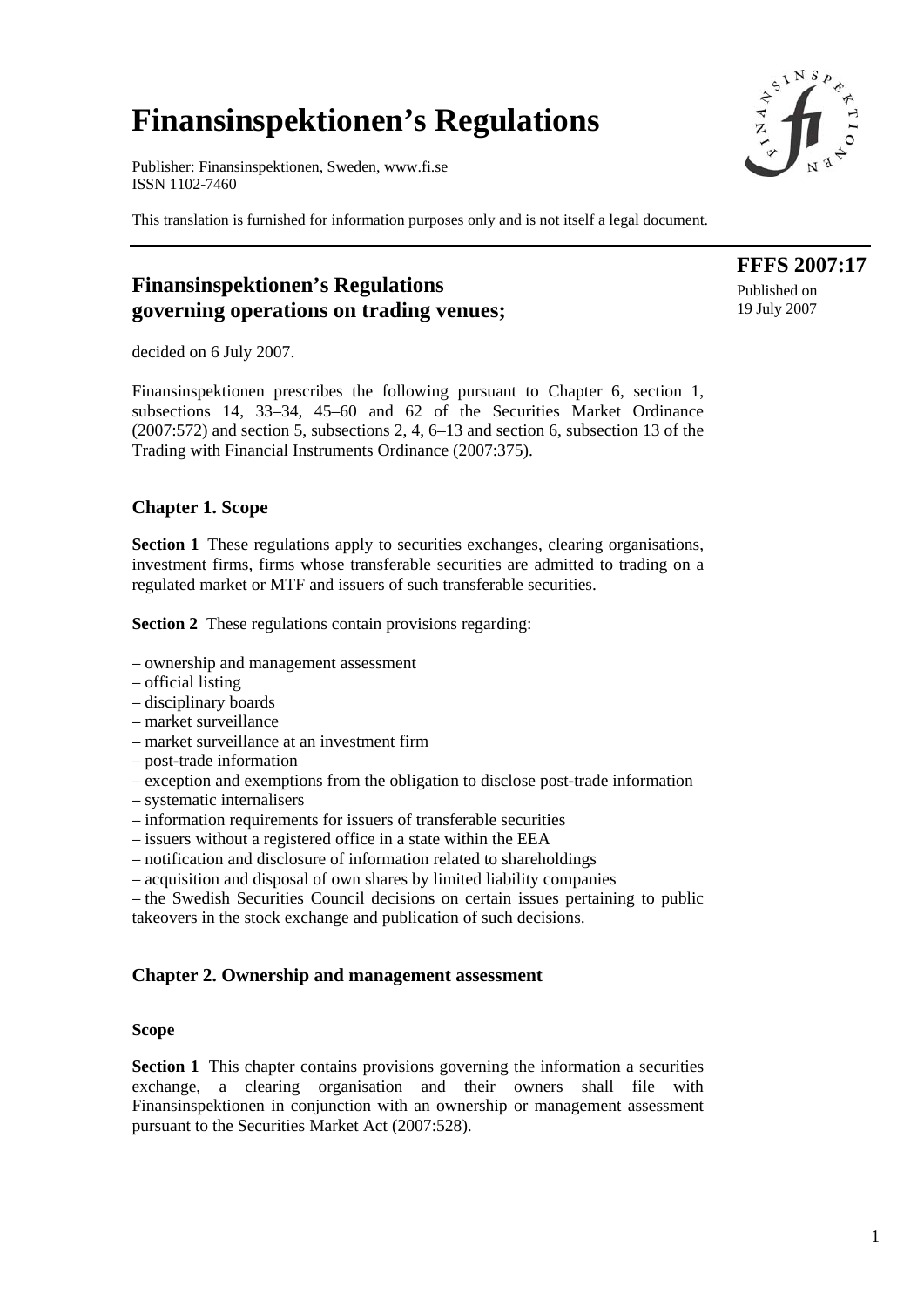#### <span id="page-1-0"></span>**Written information to Finansinspektionen**

**Section 2** A securities exchange, a clearing organisation and their owners shall file in writing the information set forth in *Appendices 1–3*.

## **Ownership assessment**

#### *Application for authorisation to acquire shares*

**Section 3** The information set forth in *Appendix 1a* or *1b* shall be appended to an application for authorisation to acquire a qualifying holding of shares or interests in a securities exchange or a clearing organisation.

If the acquirer is a legal person, *Appendix 1b* shall be used for information about the legal person and *Appendix 1c* for board members, alternate board members, managing directors and persons serving in the managing director's stead in the acquiring legal person.

The information set forth in *Appendix 1c* shall be appended to an application for a change in management in a firm that has a qualifying holding in a securities exchange or a clearing organisation.

#### *Application for authorisation to conduct operations*

**Section 4** With respect to a natural person who has a qualifying holding of shares or interests in a securities exchange or a clearing organisation, the information set forth in *Appendix 1a* shall be appended to an application for authorisation to conduct operations. Where the owner is a legal person, *Appendix 1b* shall be appended.

With respect to a board member, alternate board member, managing director or person serving in the managing director's stead who has a qualifying holding, the information set forth in *Appendix 1c* shall be appended to an application for authorisation to conduct operations.

**Section 5** A legal person under the supervision of a financial supervisory authority in another EEA country does not need to submit the information in *Appendices 1–3*  to its application for an ownership assessment. However, a description or outline of the ownership structure in the group pre- and post-acquisition, with ownership shares stated in per cent, shall always be appended.

#### **Management assessment**

**Section 6** A securities exchange, clearing organisation and controlling company shall notify Finansinspektionen when they appoint or intend to appoint the following persons in the firm:

- board members
- alternate board members
- a managing director or a person serving in the managing director's stead.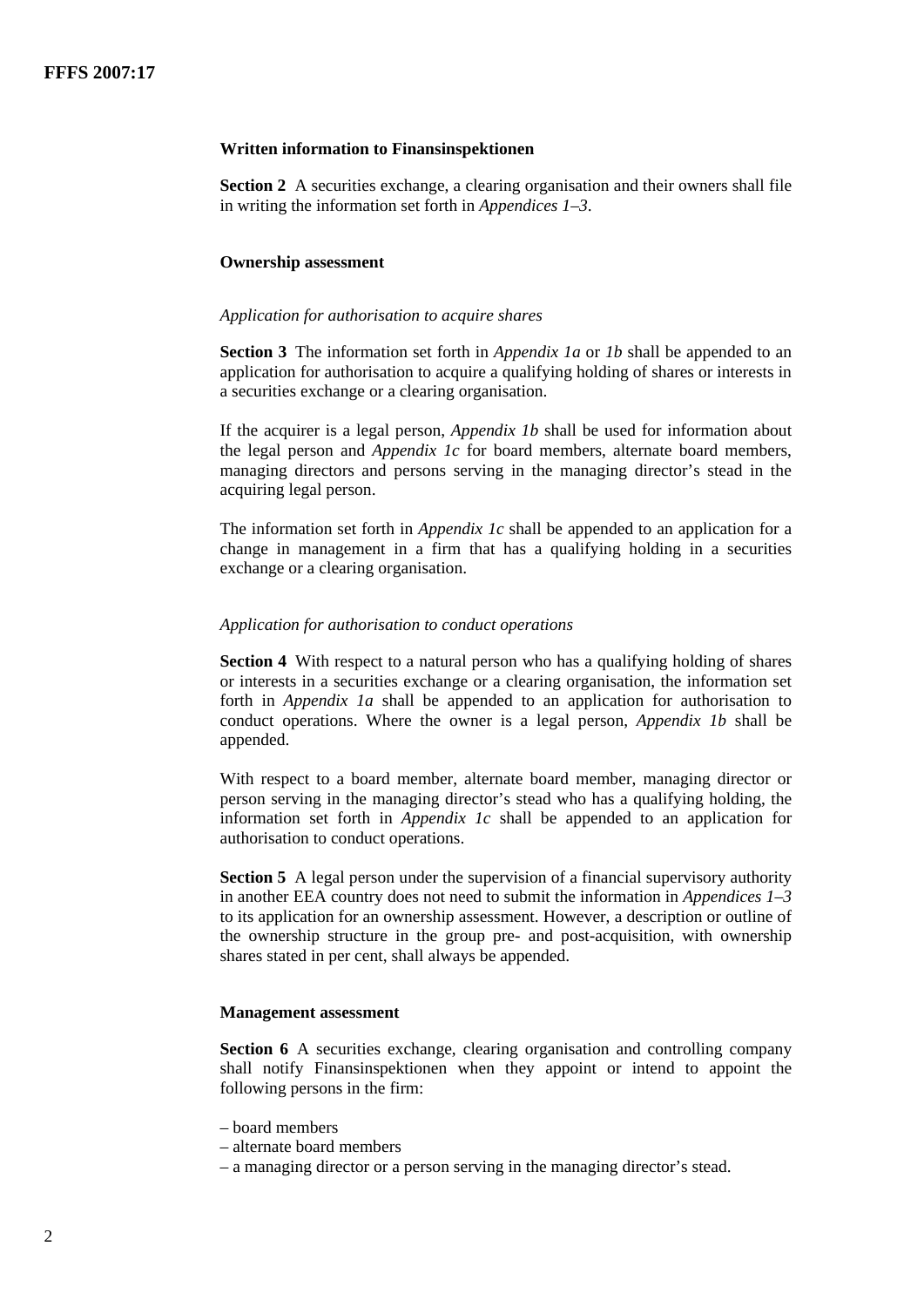<span id="page-2-0"></span>The investment firm shall also notify Finansinspektionen when the number of board members is decreased.

The information set forth in *Appendices 2a* and *2b* shall be appended to the notification when a new board member, alternate board member, managing director or person serving in the managing director's stead is appointed in a securities exchange or a clearing organisation.

#### **Other provisions**

**Section 7** A firm that has been the subject of an ownership or management assessment at some point during the past 365 days may, instead of that set out in sections 3–4 and 6, submit the information set forth in *Appendix 3*.

## **Chapter 3. Official listing**

**Section 1** In this chapter, *transferable securities* refers to transferable securities as defined in Chapter 1, section 4, subsections 2a and 2b of the Securities Market Act (2007:528).

**Section 2** Official listing of transferable securities on a securities exchange, unless otherwise specified in section 3, may only occur if it can be presumed that the transferable securities in question will be traded effectively with regard to the issuer's economic situation, organisation and ability to fulfil its disclosure obligation to the securities exchange and the market and if the official listing application refers to:

a) transferable securities that are freely transferable,

b) transferable securities, whose issuer or the person acting in the issuer's stead has not stopped making payments, declared bankruptcy or entered into liquidation,

c) transferable securities, whose issuer can produce annual reports and auditor's reports or corresponding historical information for the past three financial years (prospectuses issued during the period in question and interim and half-yearly reports from the period following the last annual report).

In addition to that set out in the first paragraph, official listing of shares may only occur if the official listing application refers to:

a) shares in a firm, the expected market value of which may not be less than EUR 1 million, or, if this value cannot be estimated, the firm's equity and untaxed reserves net the firm's applicable income tax rate for the most recent financial year,

b) subscribed and allocated shares where full and acceptable payment was received,

c) shares of the same class already issued,

d) shares distributed to the public exceeding 25 per cent of the subscribed share capital for all shares of the same class.

For convertible debt instruments, debt instruments with warrants, warrants unassociated with debt instruments (subscription warrants), issue certificates, interim certificates, participating loans, equity loans or convertible participation certificates, in addition to that set out in the first paragraph, official listing may only occur if the transferable securities in question are issued by firms whose shares are or at the same time will be admitted to trading on a securities exchange.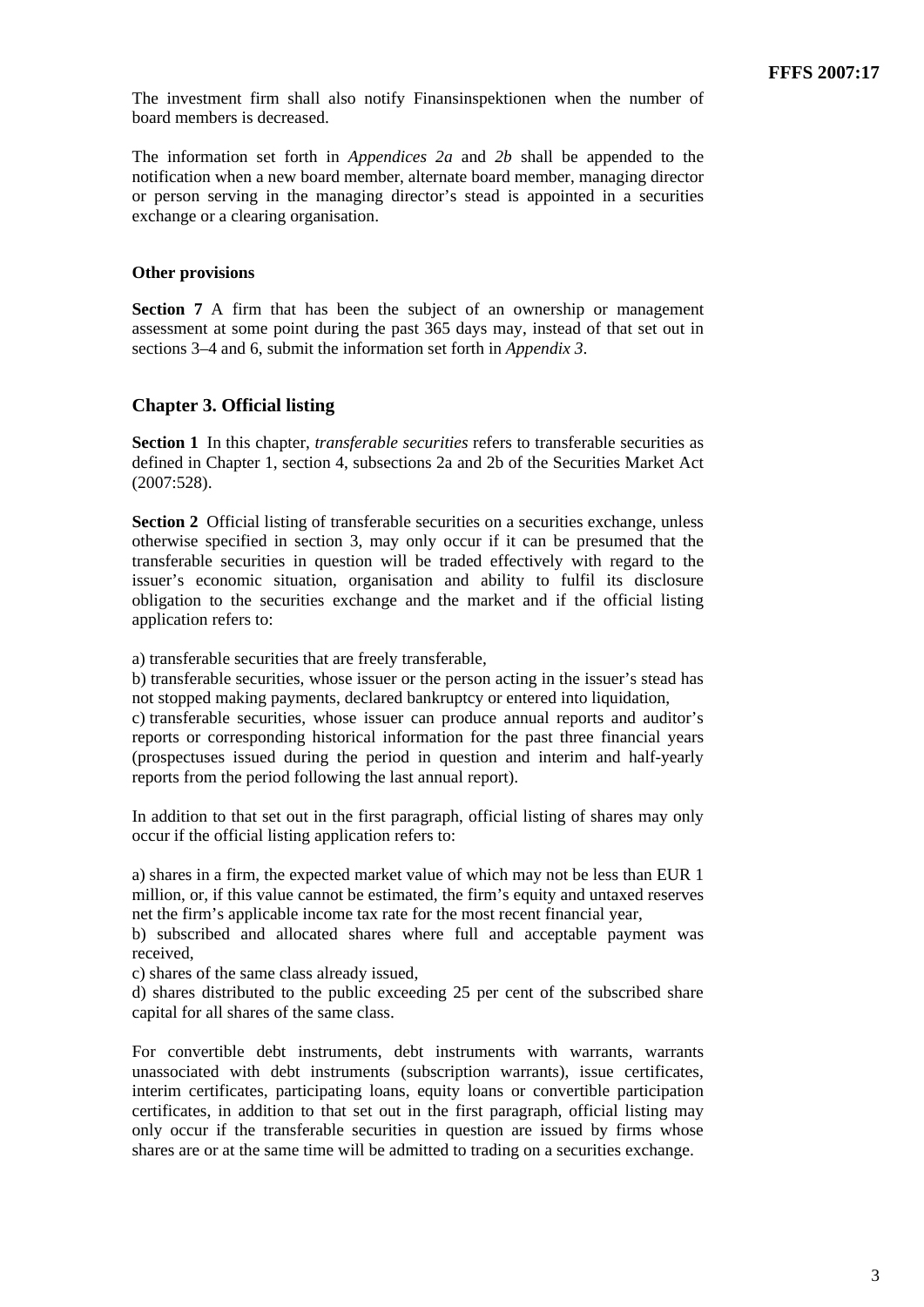<span id="page-3-0"></span>For debt instruments other than those set out in the third paragraph, and in addition to that set out in the first paragraph, official listing may only occur if the official listing application refers to:

a) loans, the total nominal amount of which is not less than EUR 200,000, b) debt instruments, of which the issuer has fulfilled its obligations with regard to the debt instruments,

c) all debt instruments ranking pari passu

If the amounts referred to in the second or fourth paragraphs are denominated in a different currency, the currency should be translated to EUR using the exchange rate at the time of official listing.

**Section 3** If the distribution or value requirements set out in section 2, second paragraph do not exist, official listing may occur provided that the securities exchange determines that the market conditions are still satisfactory.

Official listing may also occur if the documents referred to in section 2, first paragraph, subsection c can be produced for fewer than three financial years if the investors are judged to have access to the requisite information to be able to make an informed assessment of the issuer and the transferable securities that are the subject of the official listing application.

Section 2, second paragraph, subsections a and d do not apply to the official listing of additional blocks of shares of the same class as those already registered.

Where applicable, official listing of transferable securities in a foreign firm shall be subject to that which is prescribed for transferable securities in a Swedish firm.

Shares in a foreign CIU may be registered on a securities exchange if the foreign CIU conducts fund activities in its home Member State and is under the supervision of an authority or other authorised body.

**Section 4** Shares in VPC-registered firms may be registered even if the shares are uncertificated. This also applies to uncertificated shares in a UCITS and other transferable securities for which no certificate has been issued, if the shares and other transferable securities are registered in a manner equivalent to that which applies to shares in VPC-registered firms.

This also applies where applicable to foreign transferable securities.

**Section 5** An issuer that chooses Sweden as its home Member State pursuant to Chapter 1, section 9 of the Securities Market Act shall immediately disclose this and file information with Finansinspektionen in accordance with that laid down in Chapter 17 of the same Act.

## **Chapter 4. Disciplinary board**

**Section 1** The board of directors of a securities exchange appoints the members of a disciplinary board. Finansinspektionen shall be given the opportunity to comment on the proposed members prior to their appointment.

**Section 2** The chairman convenes the board and determines the time and place for the meeting.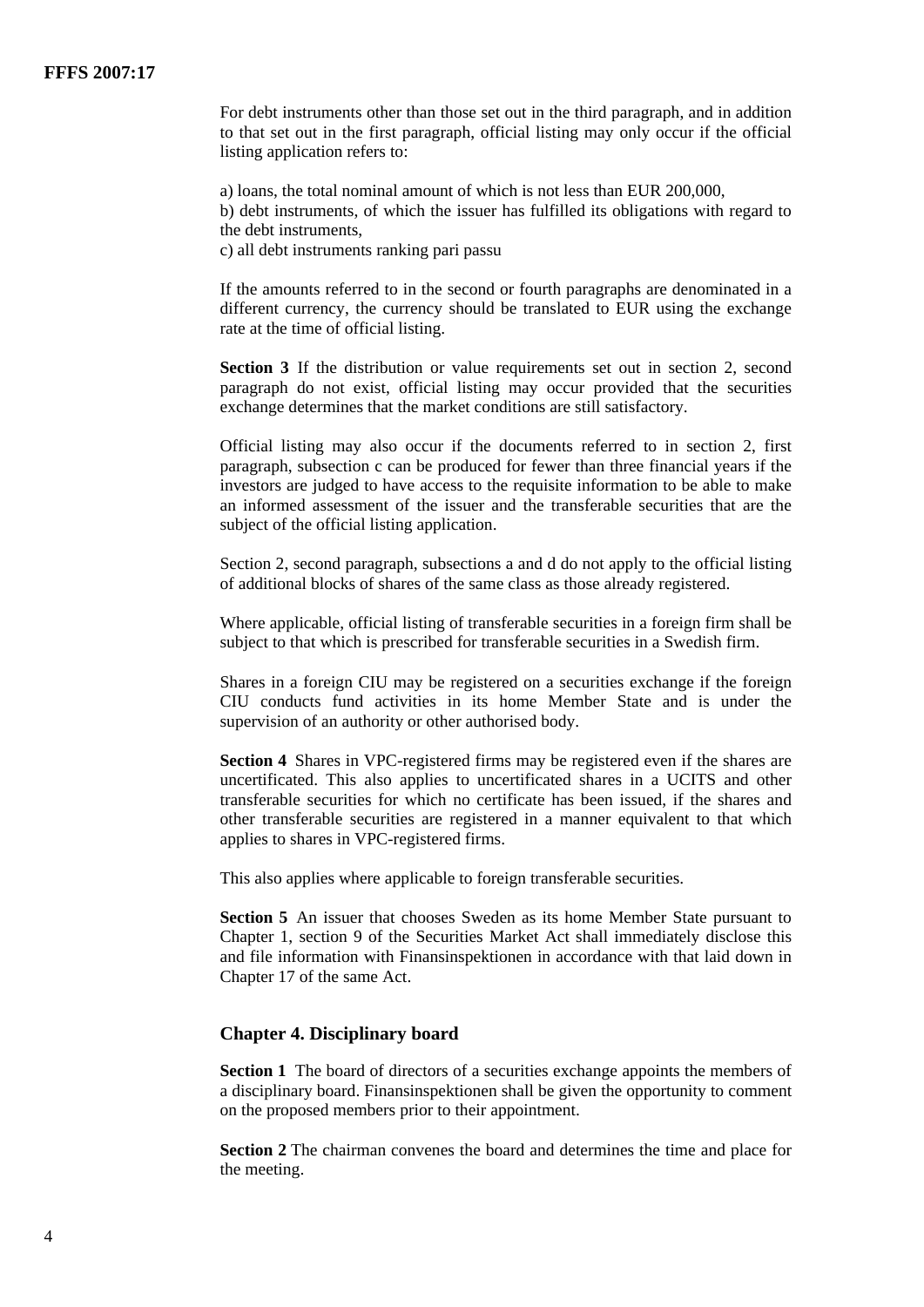**Section 3** The disciplinary board shall initiate disciplinary proceedings after the securities exchange, or an issuer or a securities exchange member with regard to their own contractual relationship, files an application. However, proceedings related to a firm with a qualifying holding in the securities exchange shall be initiated first after a review by the chairman of the disciplinary board, if it is probable that the board will impose a sanction.

The board can also initiate disciplinary proceedings after an issuer or a securities exchange member files an application in situations other than those set out in the first paragraph. Finansinspektionen's right to require that the board initiate proceedings is laid down in Chapter 13, section 14, second paragraph of the Securities Market Act (2007:528).

*Registrant* refers to an issuer or securities exchange member who in their application refers to breaches of the rules of the securities exchange not related to their own contractual relationship with the securities exchange.

**Section 4** A request for an initiation of a disciplinary proceeding shall be filed in writing and contain an account of the circumstances forming the basis of the application. Cited, written documentation shall also be submitted to the disciplinary board.

If the securities exchange finds that there is reasonable cause to believe that a disciplinary proceeding will be initiated against a firm that has a qualifying holding in the securities exchange, the securities exchange shall turn over documentation related to the matter to the chairman of the disciplinary board for review pursuant to section 3, first paragraph.

The disciplinary board may require that documentation related to the matter be written in or translated into Swedish.

**Section 5** If the application for a disciplinary proceeding does not fulfil the regulations in section 4 or is in any other way incomplete, the board shall allow the party the opportunity to supplement its application.

The board may dismiss an application:

1. if supplementary information is not received within the determined timeframe, or

2. if the application is so deficient that it cannot be used as a basis for continued processing of the matter.

**Section 6** If an application initiates proceedings according to section 3, second paragraph, the application and all related documentation shall immediately be turned over to the party that is the object of the application and to its counterparty. The matter shall then be processed between the parties set out in section 3, first paragraph.

**Section 7** The disciplinary board, before issuing a disciplinary action, shall obtain a statement from Finansinspektionen if the matter refers to a participant under the authority's supervision. In general, the disciplinary board may also obtain additional information as needed.

**Section 8** Disciplinary proceedings shall be carried out in writing. However, a party shall be given the opportunity to orally present its viewpoint to the board. A counterparty shall be given the opportunity to be present at that time.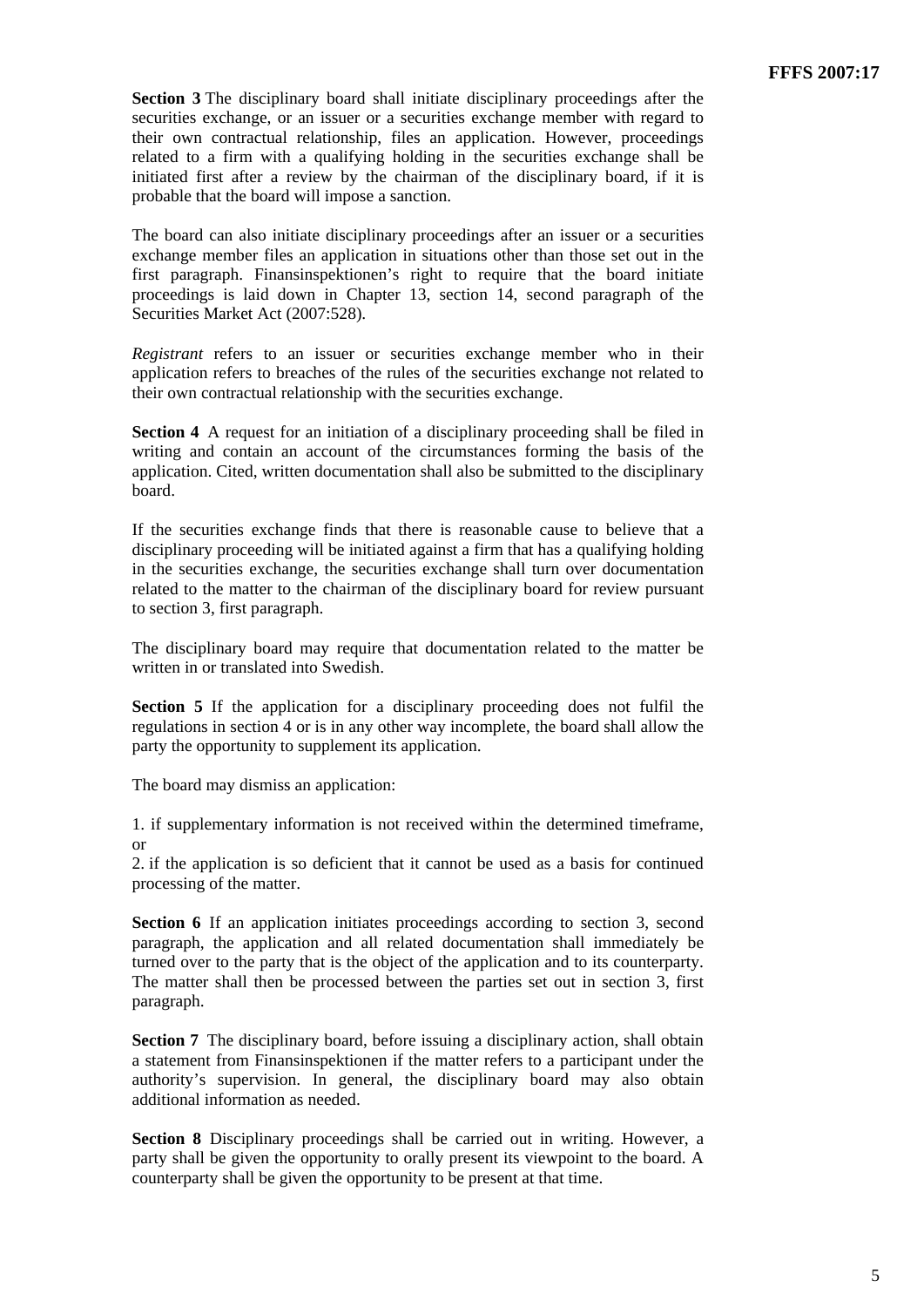<span id="page-5-0"></span>After the decision by the board, the documentation in the matter may be turned over to the registrant and the registrant may be present at a meeting of the board.

**Section 9** If information has been provided by a third party in a matter, that matter may not be closed until the party concerned has been informed and given the opportunity to respond to the information.

**Section 10** When processing the matter, the disciplinary board shall consist of at least five members. The chairman shall have legal experience and shall have served as a judge. At least two members shall be knowledgeable in the conditions of the securities exchange. The chairman may independently make decisions that do not require a final decision in the matter.

**Section 11** The opinion of the majority of members serves as the decision of the board. In the event the number of votes is evenly split, the chairman has the deciding vote. If differing opinions arise during deliberations, a vote shall be held. In this context, section 18 of the 1986 Administrative Procedure Act (1986:223) shall be applied where applicable.

**Section 12** The decision of the disciplinary board shall be based on the content of the documentation and any other information presented during the proceedings. The decision shall be issued in writing and the basis on which it is grounded shall be given.

**Section 13** The decision shall be sent to the involved parties and registrants on the same day as the board's decision is announced. If there are differing opinions, these shall be included in the decision.

**Section 14** Minutes shall be drawn up at the meetings of the disciplinary board and shall record the disciplinary board's members, parties and registrants, the nature of the matter and differing opinions. However, minutes do not need to be drawn up if the necessary information is explicitly specified in a decision.

## **Chapter 5. Market surveillance at a securities exchange**

#### **Scope**

**Section 1** This chapter contains the provisions regarding how a securities exchange shall monitor:

1. trading and price trends pursuant to Chapter 13, section 7 of the Securities Market Act (2007:528),

2. that trading participants follow the requirements set out in Chapter 14, section 7 of the Securities Market Act,

3. that the financial instruments admitted to trading continuously meet the requirements in Chapter 15, section 2 of the Securities Market Act,

4. that issuers fulfil their information requirements pursuant to Chapter 15, section 2 of the Securities Market Act, and

5. financial information prescribed in Chapter 16, section 13 of the Securities Market Act.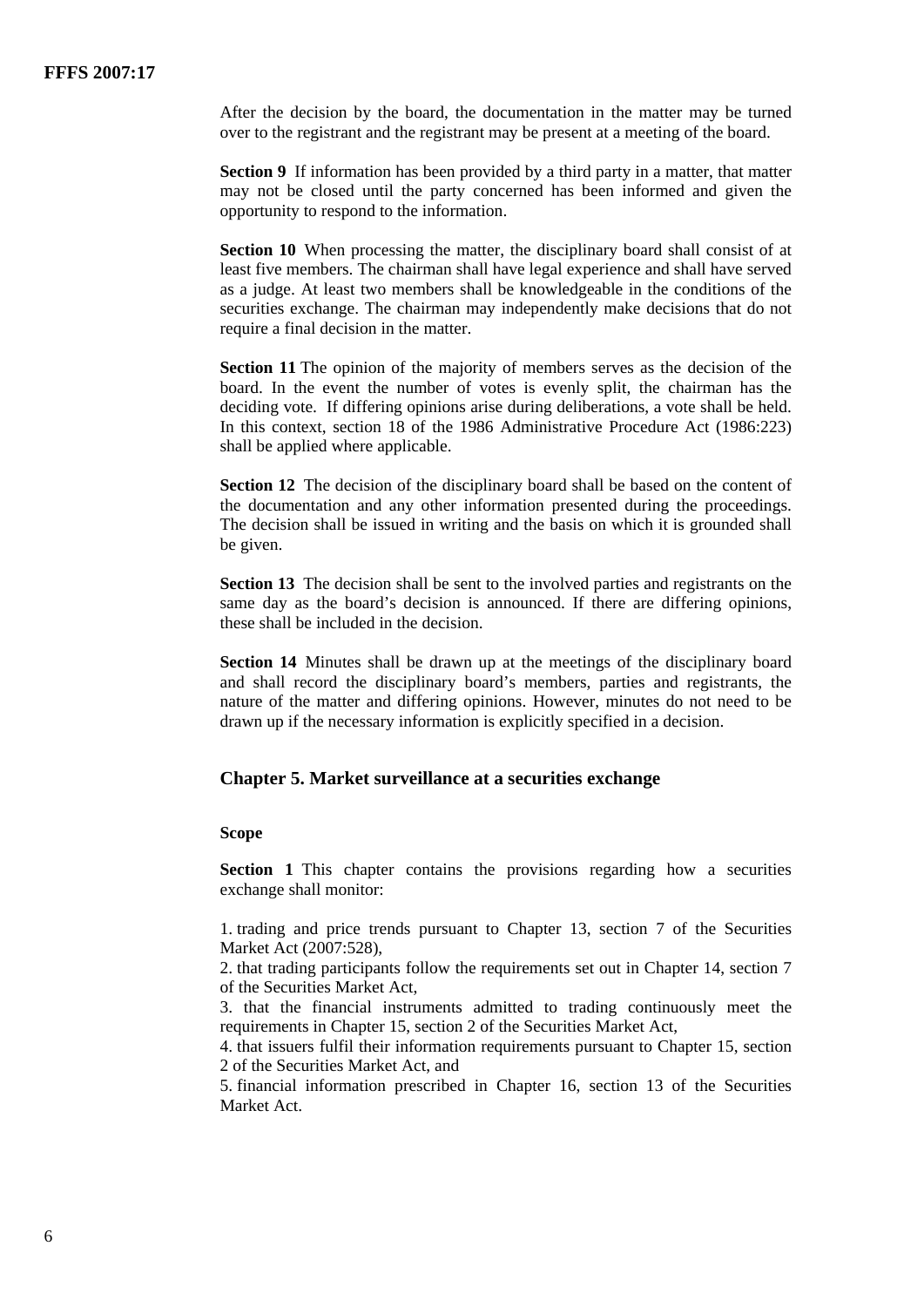#### <span id="page-6-0"></span>**Resources and expertise**

**Section 2** A securities exchange shall, in addition to the functions and resource requirements set out in Chapter 13, section 2 of the Securities Market Act (2007:528), have the expertise required to be able to maintain effective surveillance according to section 1.

Market surveillance at a securities exchange shall have the capacity to:

1. obtain information from issuers and participants for the purpose of explaining such cases as those referred to in section 1, subsections 1–5 and which is related to the regulated markets operated by the securities exchange, and

2. obtain information from Swedish and foreign securities exchanges for the purpose of explaining such cases as those referred to in section 1, subsections 1–5.

**Section 3** The securities exchange shall have written procedures for carrying out surveillance and, with regard to the obligations pursuant to section 1, subsection 5, for taking action in the event of breaches, in accordance with the purposes referred to in section 12.

#### **Monitoring trade and price formation**

**Section 4** When monitoring trade and price determination pursuant to section 1, subsection 1, a securities exchange shall have at its disposal technological systems that continuously and in real time register fluctuations in prices and turnover and signal deviant trading patterns.

For each market or financial instrument, the securities exchange shall define and program into the technological system suitable threshold values for what is considered to be a deviant trading pattern.

**Section 5** As a part of its market surveillance, a securities exchange shall be able to assess price development based on information from the mass media and informational systems.

## **Monitoring participants**

**Section 6** When monitoring participants pursuant to section 1, subsection 2, a securities exchange shall be able to monitor that the participants continuously fulfil the requirements that apply for participation in trading on the regulated market.

#### **Monitoring the issuer's information obligations**

**Section 7** As a part of its market surveillance, a securities exchange shall verify according to section 1, subsection 4 that issuers fulfil their obligations to file and disclose information pursuant to the Securities Market Act (2007:528) and in accordance with agreements between the securities exchange and the issuer.

## **Monitoring financial instruments**

**Section 8** As a part of its market surveillance, a securities exchange shall verify pursuant to section 1, subsection 3 that the financial instruments admitted to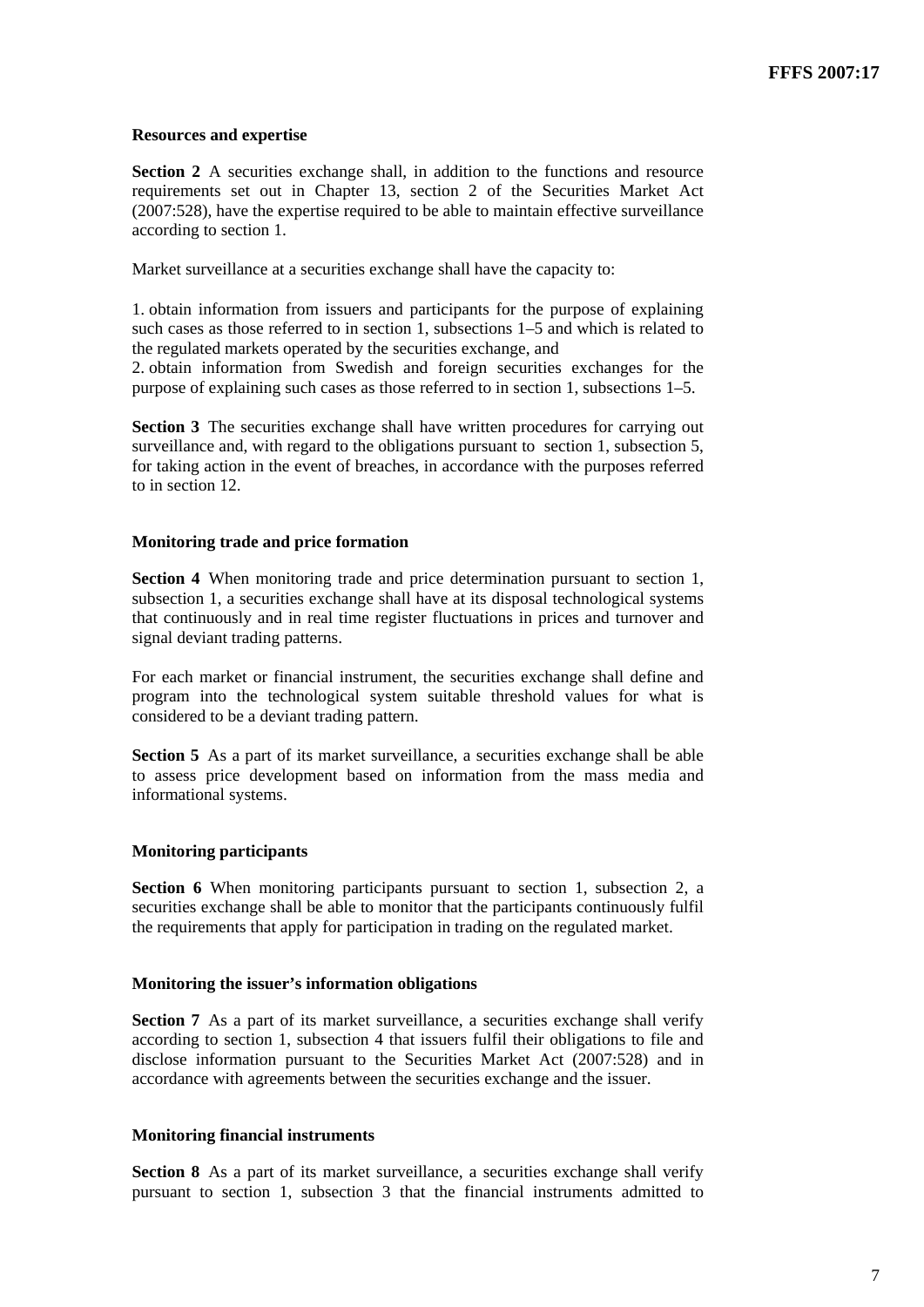<span id="page-7-0"></span>trading meet the requirements for admission to trading as laid down in the Securities Market Act and in the securities exchange's rules.

#### **Monitoring documentation and reporting**

**Section 9** A securities exchange shall document adopted monitoring procedures pursuant to section 1, subsections 1–4. The documentation shall be stored in an orderly, secure and transparent manner for at least ten years.

The securities exchange shall annually publish a surveillance report pursuant to section 1, subsections 1–4.

**Section 10** A securities exchange shall report to Finansinspektionen adopted monitoring procedures related to firms holding a qualifying ownership in the securities exchange.

Section 11 As a part of its monitoring of trading and price determination, a securities exchange shall promptly inform Finansinspektionen if transactions in financial instruments are suspected to violate the regulations or generally accepted practices that apply on the securities exchange.

Special rules for reporting obligations are laid down in the Financial Instruments Trading (Market Abuse Penalties) Act (2005:377) for cases where it can be assumed that a transaction is or relates to insider trading or market manipulation.

#### **Monitoring recurring financial information**

**Section 12** The purpose of monitoring recurring financial information according to section 1, subsection 5, is to protect investors and promote public confidence in the securities market by contributing to the transparency of financial information relevant for investors' decisions. Monitoring shall take place in accordance with sections 14–18.

#### *Enforcement*

**Section 13** The enforcement shall, as a minimum, be based on a selection of issuers and types of documents. The sampling method in this case shall be a combination of a rotation or random approach and a risk-based approach. The riskbased approach shall take into consideration both the probability of misstatements and potential effects on the confidence in the securities market. The sample may also take into consideration indications of misstatements that have come to the attention of the securities exchange.

**Section 14** The size of the sample shall be large enough so that the enforcement contributes to the confidence in the securities market. Every issuer shall be reviewed at least once during a five-year period.

**Section 15** The securities exchange shall conduct enforcement investigations promptly. The securities exchange shall inform the issuers whose recurring financial information is subject to enforcement.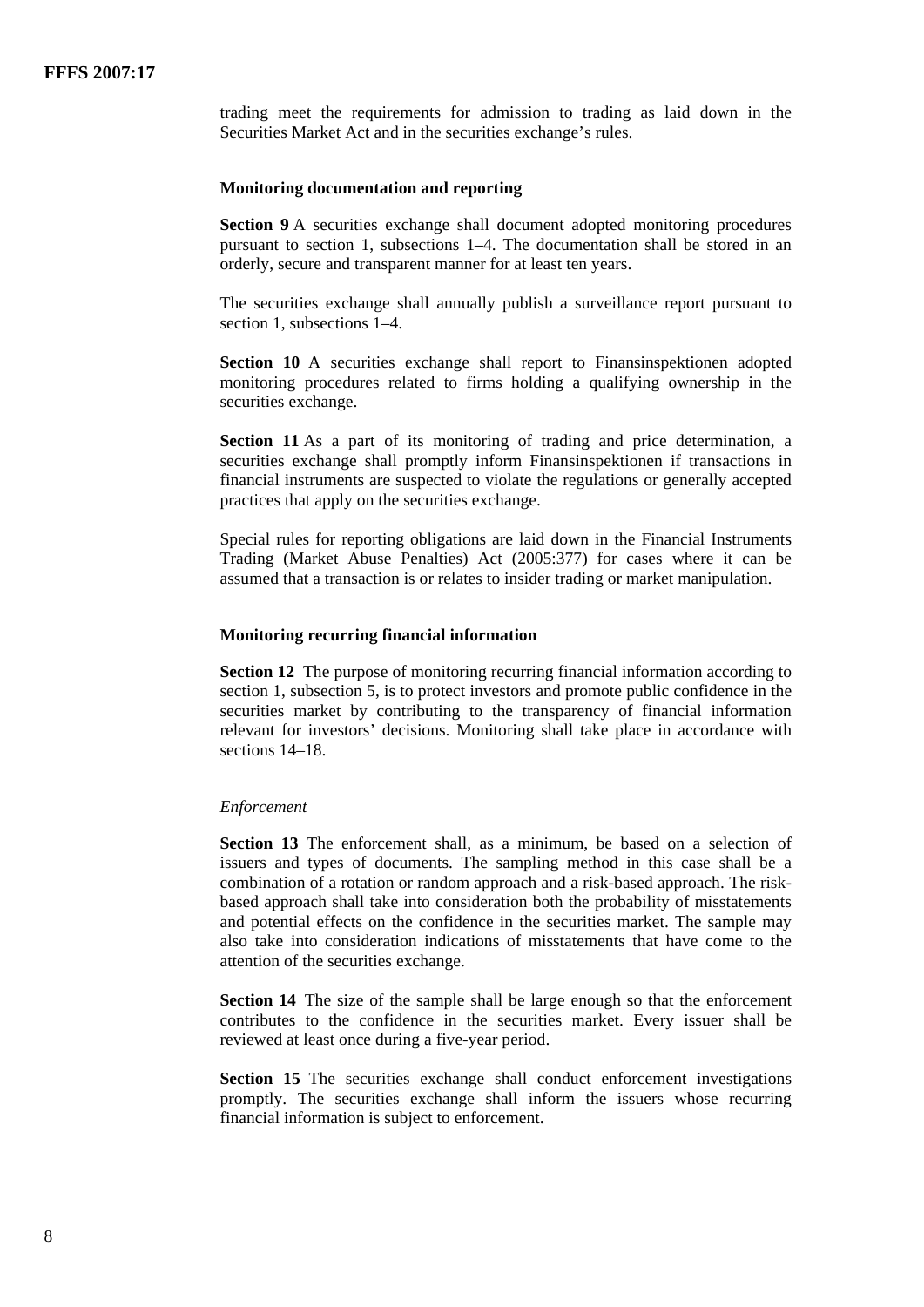#### <span id="page-8-0"></span>*European cooperation*

**Section 16** The enforcement shall take into consideration developments that occur within the framework of EU cooperation. In its enforcement, the securities exchange shall strive to contribute to a uniform application of international accounting standards, both in Sweden and in the EEA. The securities exchange shall assist Finansinspektionen in the European enforcement cooperation.

#### *Actions in the event of infringements*

**Section 17** The securities exchange shall take actions when infringements in the recurring financial information are discovered. The actions shall be efficient, prompt and in proportion to the infringement. Decisions shall be made public regularly.

#### *Documentation and reporting*

**Section 18** The securities exchange shall notify Finansinspektionen immediately after proceedings have been initiated to investigate whether an identified infringement shall result in action against an issuer.

No later than 1 March every year, the securities exchange shall submit a report to Finansinspektionen regarding the enforcement of the previous year. As a minimum, the report shall contain information about the enforcement, the results of the reviews and how the securities exchange established the set requirements for monitoring as set forth in Chapter 16, section 13 of the Securities Market Act and in these regulations.

No later than 1 March every year, the securities exchange shall publish a report regarding the enforcement the previous year. As a minimum, the report shall contain information about the enforcement and the results of the reviews.

**Section 19** The securities exchange shall document its monitoring procedures. The securities exchange shall also document enforcement actions taken, including as a minimum the selection process, review procedures, communication with the issuers and actions in the event of identified infringements. The documentation shall be stored in an orderly, secure and transparent manner for at least ten years.

## **Chapter 6. Market surveillance at a securities institution**

## **Scope**

**Section 1** A securities institution that has authorisation to operate a MTF or organise trading with financial instruments in accordance with Chapter 2, section 1, subsection 1 of the Securities Market Act (2007:528) shall structure or have its market surveillance structured in such a way that trading in violation of the Financial Instruments Trading (Market Abuse Penalties) Act (2005:377), other regulations, the rules of the institution or generally accepted practice on the securities market can be detected and investigated.

In these regulations, *to organise trading through the investment service reception and transmission of orders* refers to such trading in which it is possible for a larger customer base to participate. In addition, trading shall be of such a scope and frequency that continuous turnover is attained in the instrument.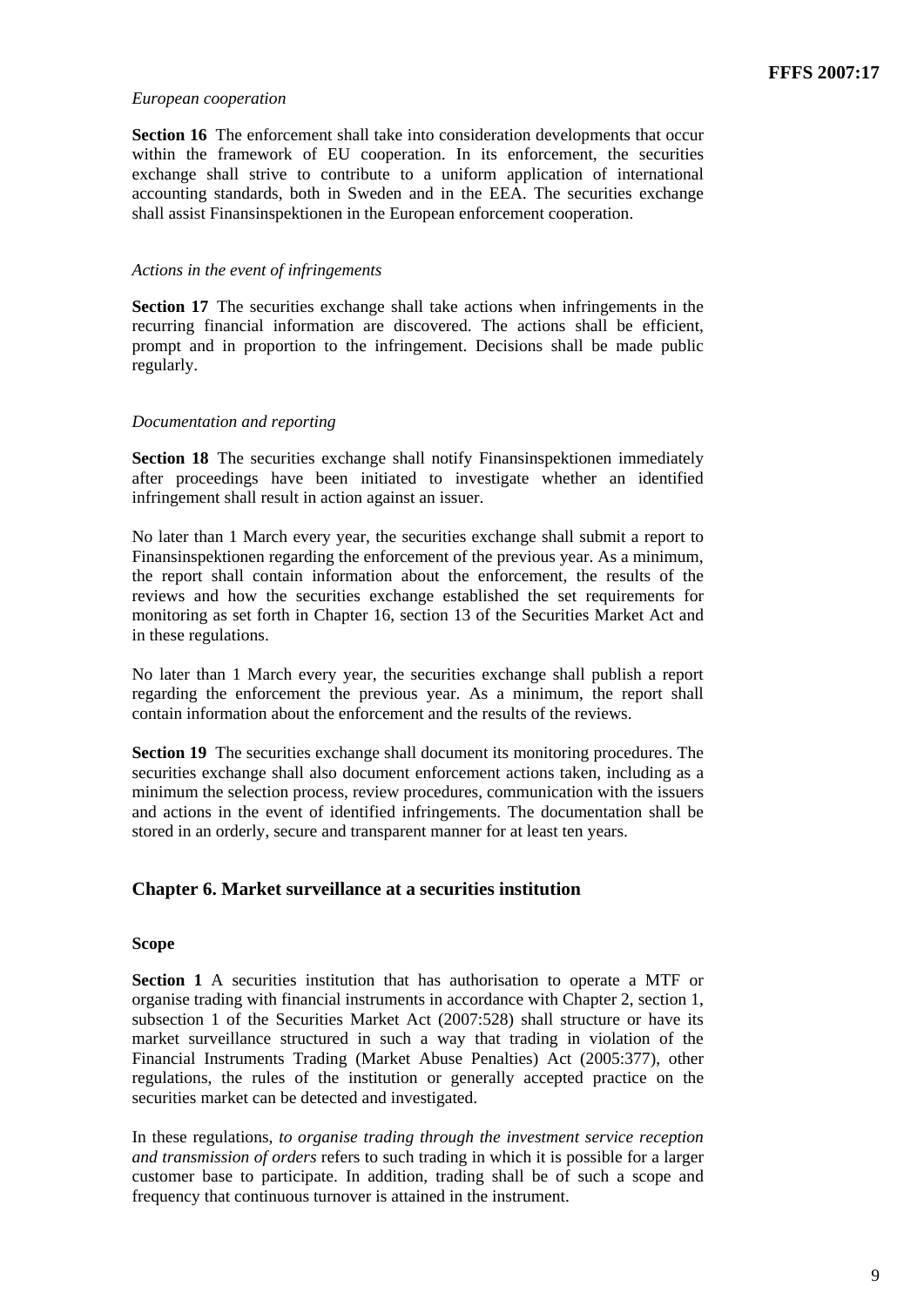<span id="page-9-0"></span>The regulations in this chapter shall also apply to a securities exchange that operates a MTF.

#### **Resources and expertise**

**Section 2** The securities institution shall have at its disposal sufficient personnel and expertise to maintain effective monitoring in accordance with section 1, taking into consideration the type and scope of its market surveillance.

As a minimum, the market surveillance shall have the capacity to:

1. continuously monitor trading and price development

2. assess price development based on information from the mass media and informational systems, and

3. obtain information, to the extent possible, from issuers, customers and counterparties, for the purpose of analysing such cases as referred to in section 1.

**Section 3** The securities institution shall structure its market surveillance taking into consideration potential conflicts of interest.

**Section 4** The securities institution shall have written instructions and procedures for market surveillance.

#### **Surveillance**

**Section 5** As a part of its market surveillance, the securities institution shall have at its disposal technological systems that continuously register fluctuations in prices and turnover and signal deviant trading patterns.

For each market or financial instrument, the securities institution shall define and program into the technological system suitable threshold values for what will be considered a deviant trading pattern.

If the securities institution, given its type and scope, can conduct effective surveillance without a technological system referred to in the first paragraph, the surveillance may be conducted manually. However, as a part of its manual surveillance, the securities institution shall have defined and documented what qualifies as a deviant trading pattern.

#### **Documentation and reporting**

**Section 6** The securities institution shall document adopted investigation actions. Observations shall be summarised in writing and attested by those responsible for market monitoring. The documentation shall be stored in an orderly, secure and transparent manner for at least ten years.

**Section 7** The securities institution shall annually report on the implementation of its surveillance to Finansinspektionen.

**Section 8** The securities institution shall promptly notify Finansinspektionen about financial instrument transactions that are suspected to violate the regulations, the institution's regulations or generally accepted practices that apply on the securities market.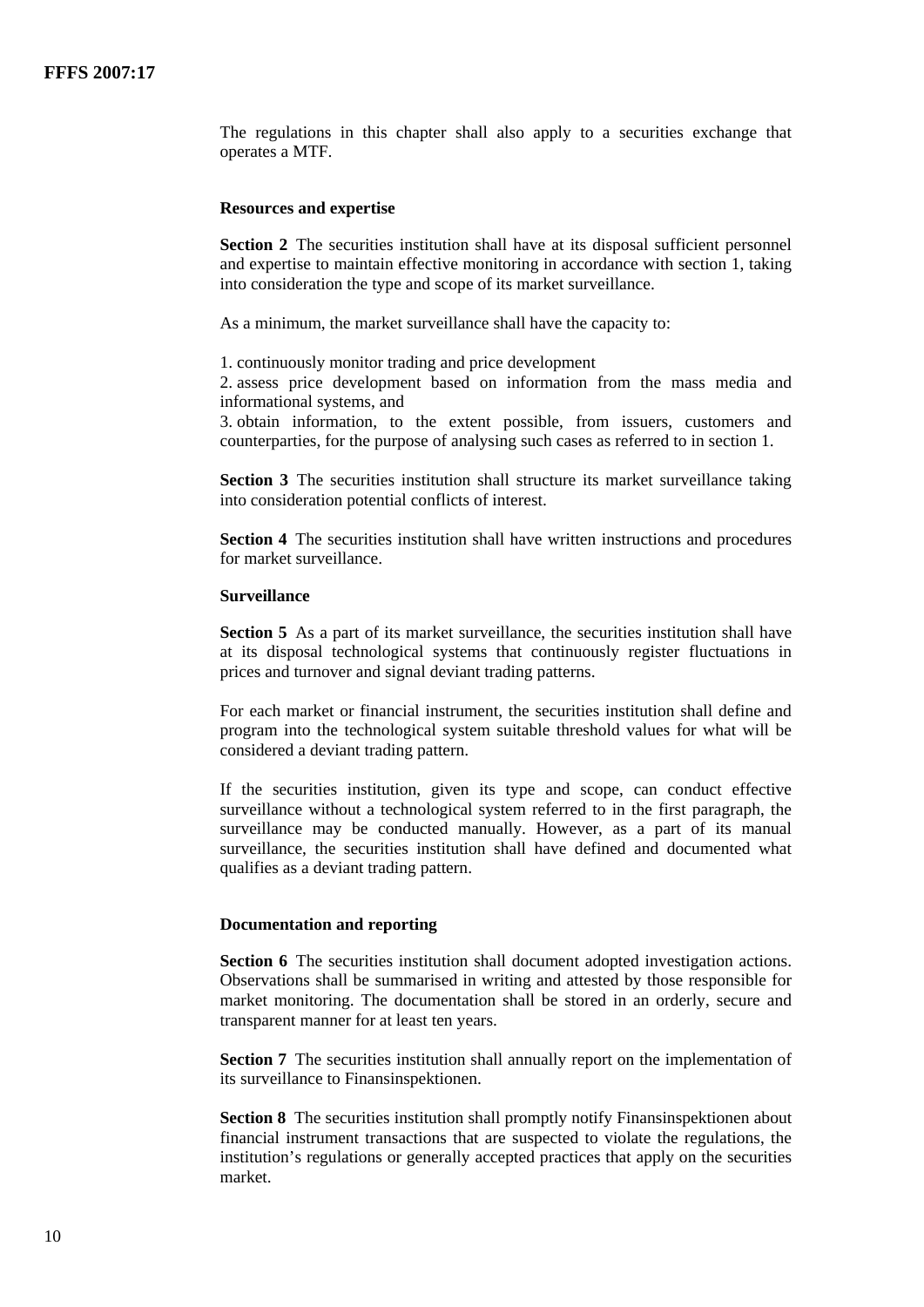<span id="page-10-0"></span>Special rules for reporting obligations are laid down in the Financial Instruments Trading (Market Abuse Penalties) Act (2005:377) for cases where it can be assumed that a transaction is or relates to insider trading or undue market manipulation.

## **Chapter 7. Post-trade information**

**Section 1** This chapter contains provisions regarding the obligation to disclose post-trade information for:

– a securities exchange according to Chapter 13, section 9 of the Securities Market Act (2007:528),

– an entity that operates a MTF according to Chapter 11, section 9 of the Securities Market Act,

– a securities institution according to Chapter 9, section 9, subsection 2 of the Securities Market Act when the transaction was not executed on a regulated market or a MTF.

## **Content and time**

*Financial instruments other than debt instruments and futures and options contracts related to debt instruments* 

**Section 2** Post-trade information shall be disclosed as soon as possible. The disclosure of each transaction shall contain the information laid down in Article 27(1)(a) of the Commission Regulation (EC) 1287/2006 of 10 August 2006 implementing Directive 2004/39/EC of the European Parliament and of the Council.

*Debt instruments and futures/forwards and options contracts related to debt instruments* 

**Section 3** With regard to debt instruments and futures and options contracts related to debt instruments, the disclosure of every transaction shall as a minimum contain, instead of the information set out in section 2, information about:

1. a weighted price average with regard to traded volume during the business day,

2. the highest transaction price during the business day,

3. the lowest transaction price during the business day, and

4. the total volume of all transactions during the business day.

**Section 4** For debt instruments and futures and options contracts related to debt instruments, post-trade information shall be disclosed at the latest 9:00 AM the day after the business day instead of the time set out in section 2.

## **Transaction disclosure**

**Section 5** Disclosure of a transaction for a financial instrument shall occur pursuant to Article 30 of the Commission Regulation (EC) 1287/2006.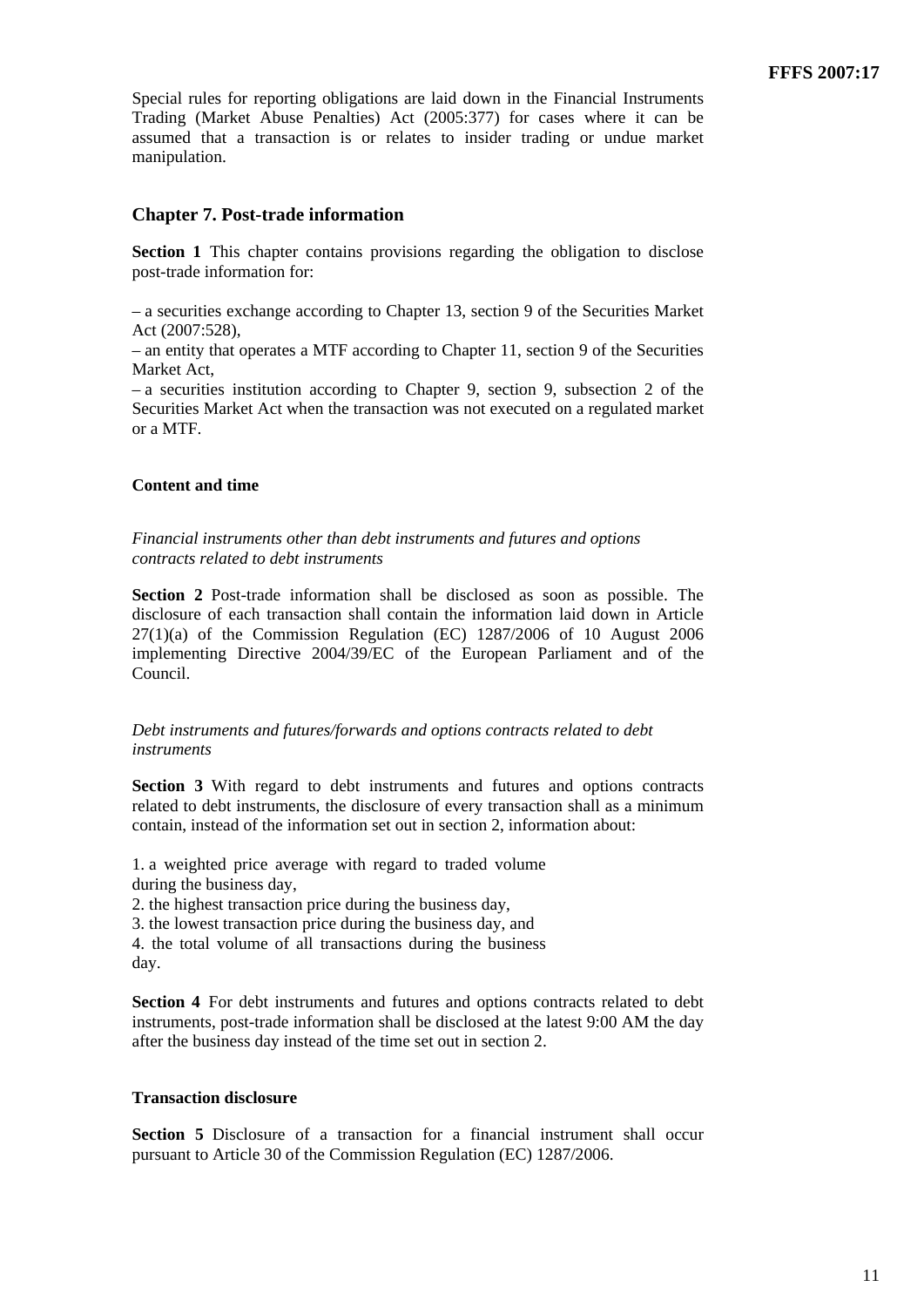#### <span id="page-11-0"></span>**Exemption**

**Section 6** Where there is sufficient cause and following a specific application from a securities exchange or a securities institution or an entity that operates a MTF, Finansinspektionen can grant an exemption from the requirements in sections 2–6 if it is justified with consideration to trading efficiency.

## **Chapter 8. Exceptions and exemptions from the obligation to disclose post-trade information**

#### **Securities exchanges and MTFs**

#### *Exceptions*

**Section 1** A securities exchange or an entity that operates a MTF does not need to fulfil the disclosure obligation pursuant to Chapter 11, section 10 or Chapter 13, section 10 of the Securities Market Act (2007:528) in cases where they operate a system according to Articles 17–20 of the Commission Regulation (EC) 1287/2006 of 10 August 2006 implementing Directive 2004/39/EC of the European Parliament and of the Council.

#### *Exemptions*

**Section 2** A securities exchange or an entity that operates a MTF can defer disclosure of information about transactions according to Chapter 11, section 11 and Chapter 13, section 11 of the Securities Market Act (2007:528) if the criteria laid down in Article 28 of the Commission Regulation (EC) 1287/2006 are met.

**Section 3** The securities exchange or the entity that operates a MTF shall establish a procedure for handling the deferment referred to in section 2. Finansinspektionen shall approve such a procedure in advance.

**Section 4** The securities exchange or the entity that operates a MTF shall clearly inform market participants and investors about the established procedure for handling the deferment.

## **Chapter 9. Systematic internalisers**

**Section 1** When determining whether a share shall be defined as liquid according to Article 22(1) of the Commission Regulation (EC) 1287/2006 of 10 August 2006 implementing Directive 2004/39/EC of the European Parliament and of the Council, both conditions (a) and (b) in the article shall be fulfilled.

## **Chapter 10. Information requirements for transferable securities issuers**

**Section 1** This chapter contains provisions regarding the information requirements for issuers whose transferable securities, according to Chapter 1, section 4, first paragraph, subsection 2a or 2b of the Securities Market Act (2007:528), are admitted to trading on a regulated market after an application from the issuer, and that have Sweden as their home Member State according to Chapter 2, sections 37– 39 of the Financial Instruments Trading Act (1991:980). The provisions also apply,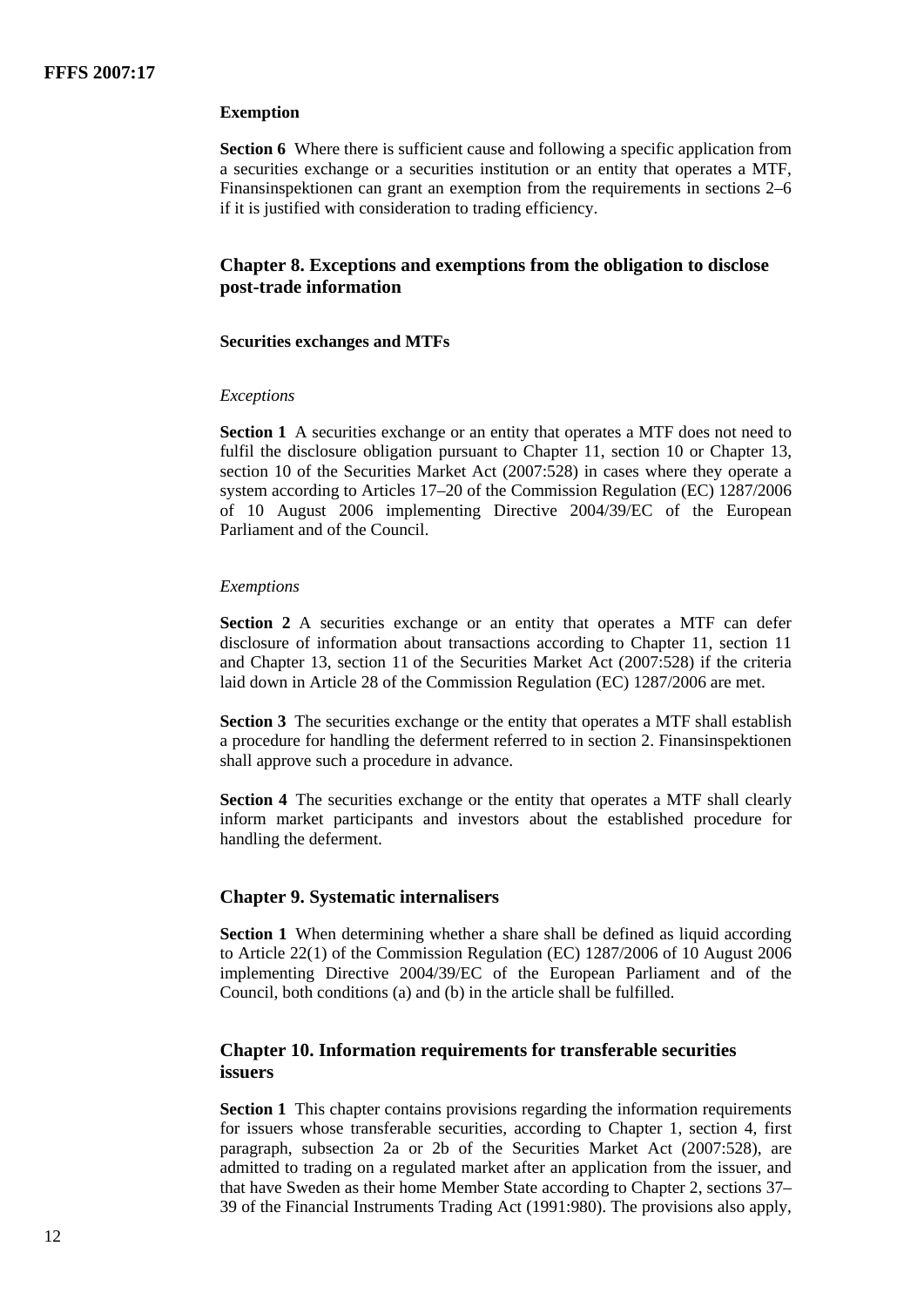<span id="page-12-0"></span>with the exception of sections 5 and 6, to an issuer that has filed an application for official listing or admission to trading regarding his or her transferable securities.

Issuers of transferable securities according to Chapter 1, section 4, first paragraph, subsections 2a or 2b of the Securities Market Act that do not have Sweden as their home Member State shall, if the transferable securities are registered or admitted to trading on a regulated market, apply section 13. If the transferable securities of such an issuer are not admitted to trading on a regulated market in the issuer's home Member State, the issuer shall also apply sections 10, 11, 12 and 16.

The provisions set out in sections 2–4, 10a–12 and 14 shall also apply to issuers whose transferable securities according to Chapter 1, section 4, first paragraph, subsection 2a or 2b of the Securities Market Act, are traded on a MTF.

**Section 1a** An issuer that chooses Sweden as its home Member State according to Chapter 1, sections 7–9 of the Securities Market Act shall immediately disclose this in the manner set out in section 10, first paragraph and inform Finansinspektionen in the manner set out in section 16.

**Section 2** The information requirements oblige the issuer to continuously have the ability to meet these requirements. The issuer shall have financial and reporting systems that enable fulfilment of the information requirements. The issuer shall also, when necessary, contractually guarantee that the information requirements can be fulfilled.

#### **Price sensitive information**

**Section 3** The issuer shall promptly disclose if a decision is made or if an event occurs that to a non-negligible extent:

– influences the perception of the issuer, or when an issuer is a parent company, the group, which has been created from previously disclosed information, or – in any other way influences the perception of the issuer.

**Section 3a** When the board of directors has approved the annual financial statements, the issuer shall promptly publish a press release containing the financial results.

The press release shall contain the essential information of the coming annual report.

If the annual accounts are altered such that they differ significantly from what was presented in the press release, the issuer shall promptly publish the amendments.

**Section 4** If an issuer defers a disclosure in accordance with Chapter 15, section 7 of the Securities Market Act, the issuer shall immediately notify the securities exchange.

To ensure that information is not leaked, the issuer, when applying Chapter 15, section 7 of the Securities Market Act, shall:

– deny persons access to information they do not need,

– ensure that all persons who have access to such information understand the related legal obligations and are aware of the sanctions associated with abuse and improper dissemination of the information,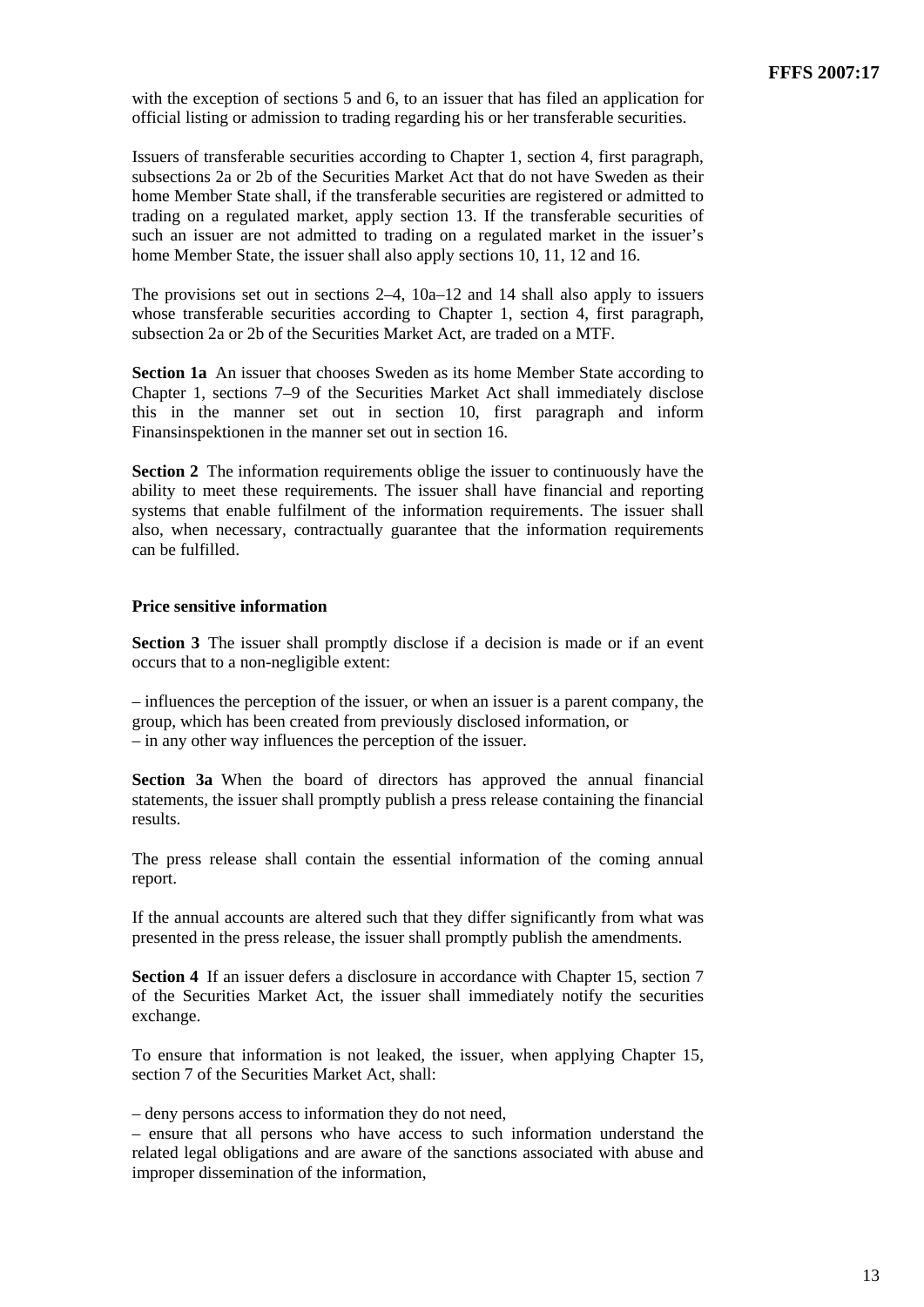<span id="page-13-0"></span>– immediately disclose such information in the event the issuer has not been able to guarantee that the involved information is kept confidential.

#### **Issues, etc.**

**Section 5** If the issuer has taken a decision to issue transferable securities in accordance with Chapter 1, section 4, first paragraph, subsection 2a or 2b of the Securities Market Act, it shall immediately disclose and notify the securities exchange of this decision, the reason for the issue, the issue terms and to whom the issue is directed. The same obligation applies to issues in subsidiaries that shall be approved at the annual general meeting of the parent company.

An issuer shall also disclose announcements about how dividends shall be distributed and paid.

**Section 6** Where an issuer of transferable securities in accordance with section 1 proposes to change its articles of association, statutes or similar, it shall communicate the draft amendment to the securities exchange where the transferable securities are admitted to trading and to Finansinspektionen.

Such communication shall be effected without delay, but at the latest on the date of the convening of the general meeting or the meeting which is to vote on the proposed amendment.

An issuer that is not allowed to register a decision to change the articles of association before Finansinspektionen has approved the change does not need to file a proposal with Finansinspektionen in accordance with this provision.

#### **Municipality**

**Section 7** Sections 5 and 6 shall not be applied to states, municipalities or public agencies that have issued transferable securities.

#### **Public offer to acquire shares, etc.**

**Section 8** If the issuer is preparing to submit a public offer to acquire shares or financial instruments as set out in section 2 of the Reporting Duty for Certain Holdings of Financial Instruments Act (2000:1087) in a limited liability company, the issuer shall immediately notify the securities exchange when there is reasonable cause that the preparation will lead to such an offer.

**Section 9** An issuer shall also immediately notify the securities exchange if it has been informed that a party will submit to its owners a public offer to acquire shares or such financial instruments as set out in section 2 of the Reporting Duty for Certain Holdings of Financial Instruments Act (2000:1087)..

#### **Disclosure, etc.**

**Section 10** An issuer shall ensure that a disclosure of information pursuant to Chapter 17, section 2 of the Securities Market Act shall take place in such a manner that the information is effectively disseminated to the public in Sweden and in other states within the EEA as simultaneously as possible.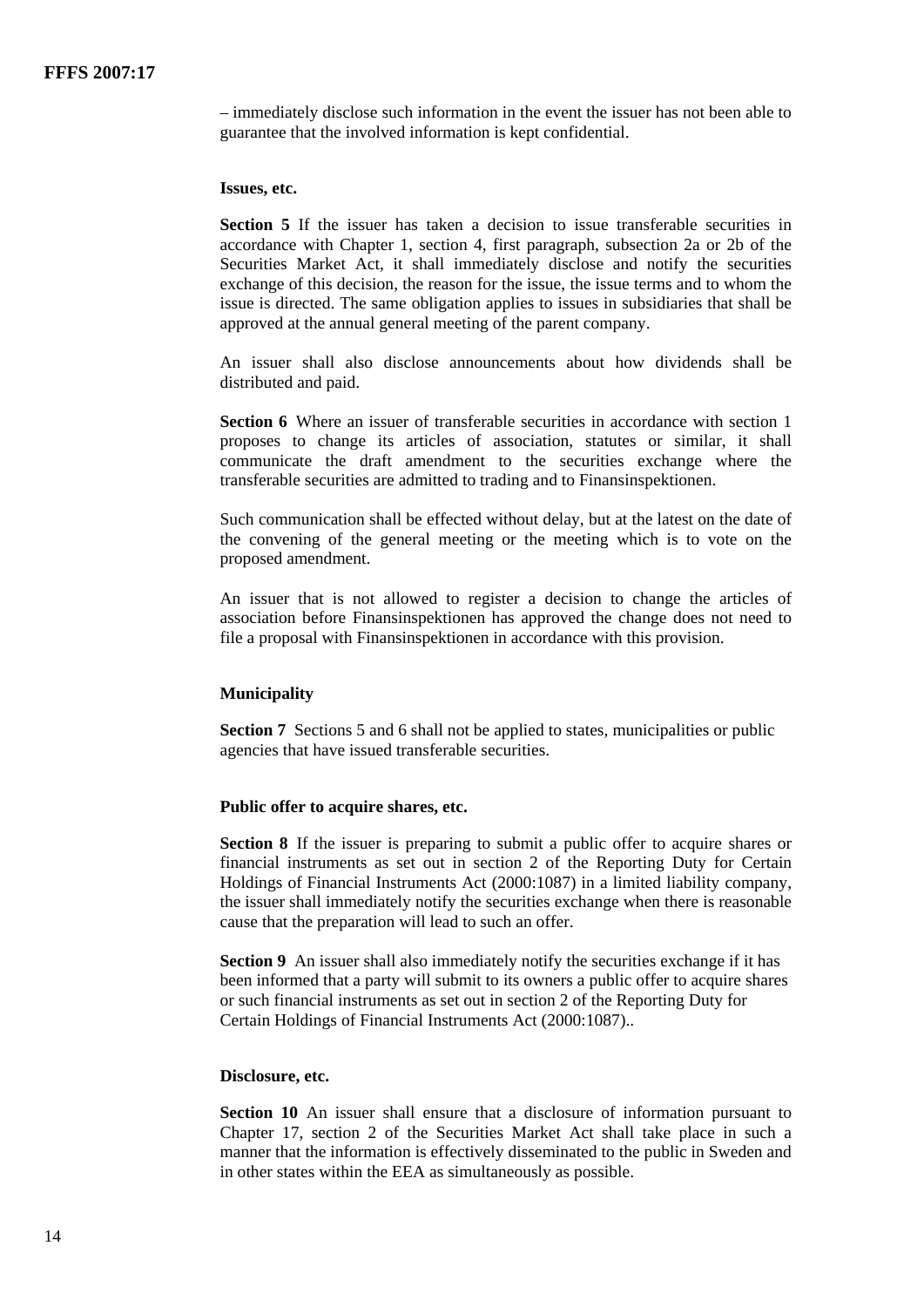Other information outlined in this chapter shall be disclosed by being made available on the issuer's website.

**Section 10a** An issuer whose transferable securities in accordance with Chapter 1, section 4, first paragraph, subsection 2a or 2b of the Securities Market Act are traded on a MTF, shall ensure that the disclosure of information takes place in such a manner that the information is effectively disseminated to the public.

**Section 11** When information is submitted to the media for disclosure pursuant to Chapter 4, section 20 of the Financial Instruments Trading Act (1991:980) or Chapter 17, section 3 of the Securities Market Act, it shall be clarified that the information being disclosed is the sort of information that must be made public by the issuer pursuant to these acts (alt. in accordance with this legislation). It shall also be stated which issuer the information refers to, the type of information and the date and time when the information was distributed to the media for publication.

Information distributed to the media for disclosure shall be submitted as unedited and complete text. However, information that shall be disclosed pursuant to Chapter 16, sections 4–7 of the Securities Market Act, can be submitted by the issuer notifying the media, in addition to the storage according to Chapter 17, section 5 of the same Act, on which the information is available.

Information shall be submitted to the media for disclosure in a manner that is secure from the risk of distortion and unauthorised access as well as identifies where the information originates.

Problems or disruptions that arise in conjunction with the submission of information to the media for disclosure shall be resolved immediately.

**Section 12** Information disclosed pursuant to section 10, first paragraph shall also be promptly published on the issuer's website. The information shall be available on the issuer's website for at least 3 years.

Significant changes to previously published information shall be disclosed promptly after the change has occurred. This shall take place via the same channels that were used for the original information.

**Section 13** An issuer that shall disclose information pursuant to Chapter 17 of the Securities Market Act or otherwise according to these regulations, shall disclose information in accordance with the following provisions regarding language.

An issuer that has chosen Sweden as its home Member State:

a) if the issuer's transferable securities according to section 1 are admitted to trading only on a Swedish regulated market, the information shall be disclosed in Swedish.

b) if the issuer's transferable securities according to section 1 are admitted to trading on a Swedish regulated market and on a regulated market in one or more other states within the EEA, the information shall be disclosed in Swedish and in either English or a language approved by the competent authorities in the state(s).

c) if the issuer's transferable securities according to section 1 are not admitted to trading on a Swedish regulated market but only on a regulated market in one or more other states within the EEA, the information shall be disclosed in Swedish, English or a language approved by the competent authorities in the state(s).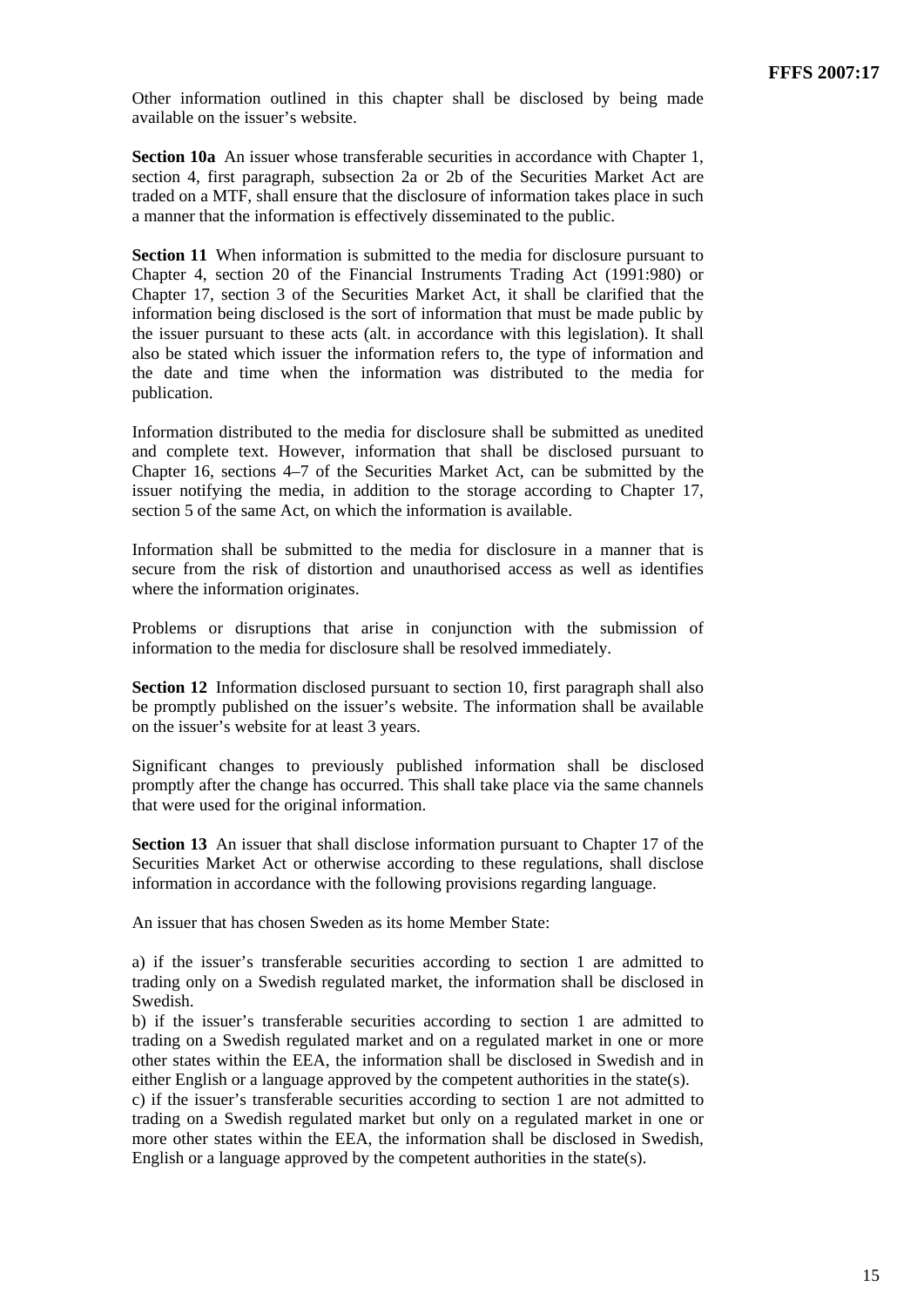<span id="page-15-0"></span>A state that has another state within the EEA as its home Member State shall disclose the information in Swedish or English.

An issuer of transferable securities according to Chapter 1, section 4, first paragraph, subsection 2a or 2b of the Securities Market Act, the nominal value per unit of which on the issue day is at least EUR 50,000, shall, regardless of that set out in the first-third paragraphs, disclose the information in Swedish, English or in a language approved by the competent authorities where the transferable securities are admitted to trading.

An issuer may disclose information in other languages than those prescribed in this provision. Where special cause exists, Finansinspektionen may grant an exemption from the provisions set forth in the first-fourth paragraphs.

The first-third paragraphs do not apply to information covered by the provisions in Chapter 5, section 13.

**Section 14** The issuer may not combine the disclosure of information that shall be submitted pursuant to these regulations with the marketing of its own operations, if this can be misleading.

**Section 15** An issuer whose transferable securities according to section 1 are admitted to trading on a Swedish regulated market, shall, if the transferable securities are also admitted to trading on a foreign regulated market, also file information with the Swedish regulated market for disclosure at the same time as the information is disclosed in the foreign regulated market pursuant to section 3. With regard to a municipality, it is sufficient to file information with the Swedish regulated market.

The issuer shall ensure that the disclosure occurs as simultaneously as possible in the Member States within the European Union where the issuer has requested or approved that the transferable security is admitted to trading on a regulated market.

#### **Obligation to file information by electronic means**

**Section 16** Information filed with Finansinspektionen pursuant to Chapter 17, section 4 of the Securities Market Act shall be filed by electronic means via an assigned location on Finansinspektionen's website and in accordance with the detailed instructions for the format and procedures provided by the authority. In conjunction with the filing, the authenticity of the sender's identity and information shall be safeguarded using electronic identification.

#### **Chapter 11. Issuers without a registered office in the EEA**

#### **Requirements on information about the annual general meeting**

**Section 1** The requirements in a foreign regulation referred to in Chapter 18, sections 8 and 9 of the Securities Market Act (2007:528) shall be considered equivalent to the provisions in Chapter 18, sections 5 and 11 of the same Act if the issuer as a minimum is required to notify about the time, place and agenda for the meeting or annual general meeting.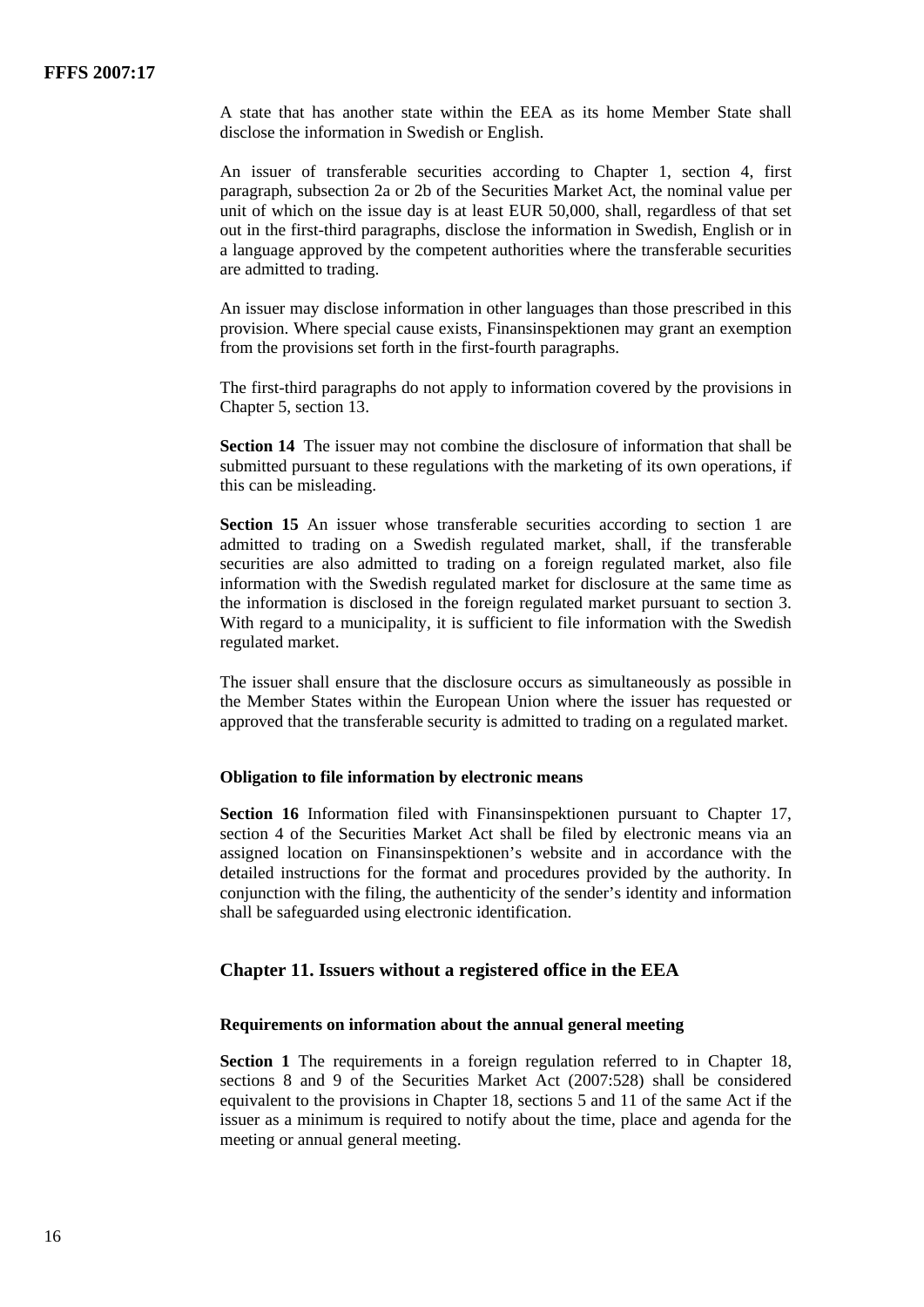## <span id="page-16-0"></span>**Requirements on periodic financial information**

**Section 2** The requirements in a foreign regulation referred to in Chapter 16, section 11 of the Securities Market Act shall, with regard to the content of the annual report's directors' report, are considered to be equivalent to the requirements in the Transparency Directive if the foreign regulation requires that the report of the directors shall, as a minimum, contain the following information:

a) a true and fair account of the performance of the issuer's operations, earnings and financial position, combined with a description of the most important risks and factors of uncertainty that the issuer is facing, such that the account presents a balanced and complete assessment in agreement with the size and complexity of the business operations. Where required for an understanding of the issuer's performance, earnings or position, the assessments shall include both financial and, where appropriate, non-financial key ratios relevant for the business operations in question,

b) information about significant events for the firm that occurred after the end of the financial year,

c) information about the issuer's expected future performance.

**Section 3** The requirements in a foreign regulation referred to in Chapter 16, section 11 of the Securities Market Act, with regard to the content of interim information, shall be considered equivalent to the requirements in the Transparency Directive if foreign regulations require, in addition to interim information, a brief summary of the accounts and that the interim information must contain the following information:

a) the period the information refers to,

b) information about the issuer's expected future performance during the remaining six months of the financial year,

c) with regard to issuers of shares, major transactions with related parties if this information is not reported on a regular basis.

**Section 4** The requirements in a foreign regulation referred to in Chapter 16, section 11 of the Securities Market Act, with regard to interim reports, shall be considered equivalent to those in the Transparency Directive if the foreign regulation requires that the issuer must publish interim reports.

**Section 5** The requirements in a foreign regulation referred to in Chapter 16, section 11 of the Securities Market Act, with regard to the signing and attestation of an annual report or half-yearly report, shall be considered equivalent to those in the Transparency Directive if the foreign regulation requires that one or more persons at the issuer are responsible for the annual report and the interim report, and in particular for the following:

a) that the financial reports fulfil the requirements in applicable reporting frameworks or accounting standards,

b) that the description of the operations included in the financial reports is fair.

**Section 6** The requirements in a foreign regulation referred to in Chapter 16, section 11 of the Securities Market Act, with regard to consolidated accounts, shall be considered equivalent to those in the Transparency Directive if the foreign regulation does not require that the parent company prepares annual financial statements, but rather requires that an issuer with a registered office in the state shall include the following information in its consolidated accounts:

a) for issuers of shares, calculation of dividends and the ability to pay dividends.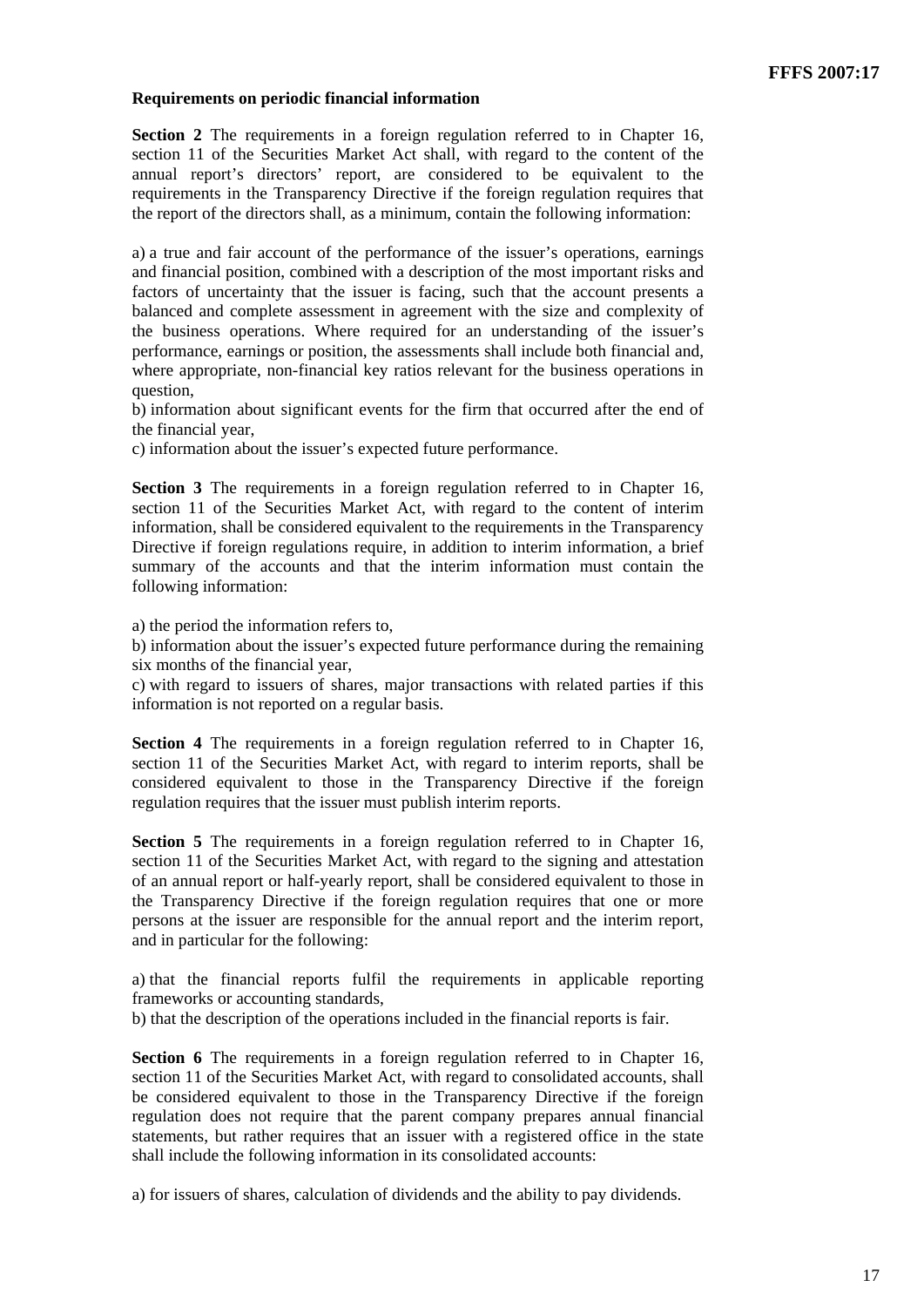<span id="page-17-0"></span>b) for all issuers, where applicable, minimum capital requirements, equity and liquidity issues.

To fulfil the equivalence requirement, the issuer shall also be able to provide the competent authority in its home Member State with additional audited information that only contains information relating to the issuer's annual financial statements and relevant information pursuant to the first paragraph, subsections a and b. This information may be prepared in accordance with the accounting standards in the state in question.

**Section 7** The requirements in a foreign regulation referred to in Chapter 16, section 11 of the Securities Market Act, with regard to annual financial statements, shall be considered equivalent to those in the Transparency Directive if the foreign regulation requires that an issuer does not need to prepare a consolidated account, but rather shall prepare annual financial statements either in accordance with:

– international accounting standards adopted in accordance with Article 3 of Directive (EC) 1606/2002 of the European Parliament and of the Council and applicable within the Community, or

– national accounting standards in a third country that are equivalent to such standards.

Where the financial information does not comply with such standards, restated annual financial statements shall be prepared to ensure equivalence. These financial statements must also be audited separately.

## **Chapter 12. Notification and publication of information related to shareholdings**

#### **Scope**

**Section 1** This chapter contains provisions regarding the obligation to file and disclose information about changes to holdings of shares and other financial instruments regulated in Chapter 4 of the Financial Instruments Trading Act (1991:980).

## **A limited liability company's disclosure and filing of information with Finansinspektionen**

**Section 2** When a limited liability company discloses information pursuant to Chapter 4, section 9, first paragraph or section 18, of the Financial Instruments Trading Act (1991:980), it shall follow the provisions in Chapter 10, section 10, first paragraph and section 11 of these regulations.

**Section 3** Information referred to in Chapter 4, section 1, third paragraph, section 9, first paragraph and section 18 of the Financial Instruments Trading Act shall be disclosed in Swedish, Danish, Norwegian or English.

Where special cause exists, Finansinspektionen may grant an exemption from the provisions set forth in the first paragraph.

**Section 4** When a limited liability company submits information with Finansinspektionen pursuant to Chapter 4, section 21 of the Financial Instruments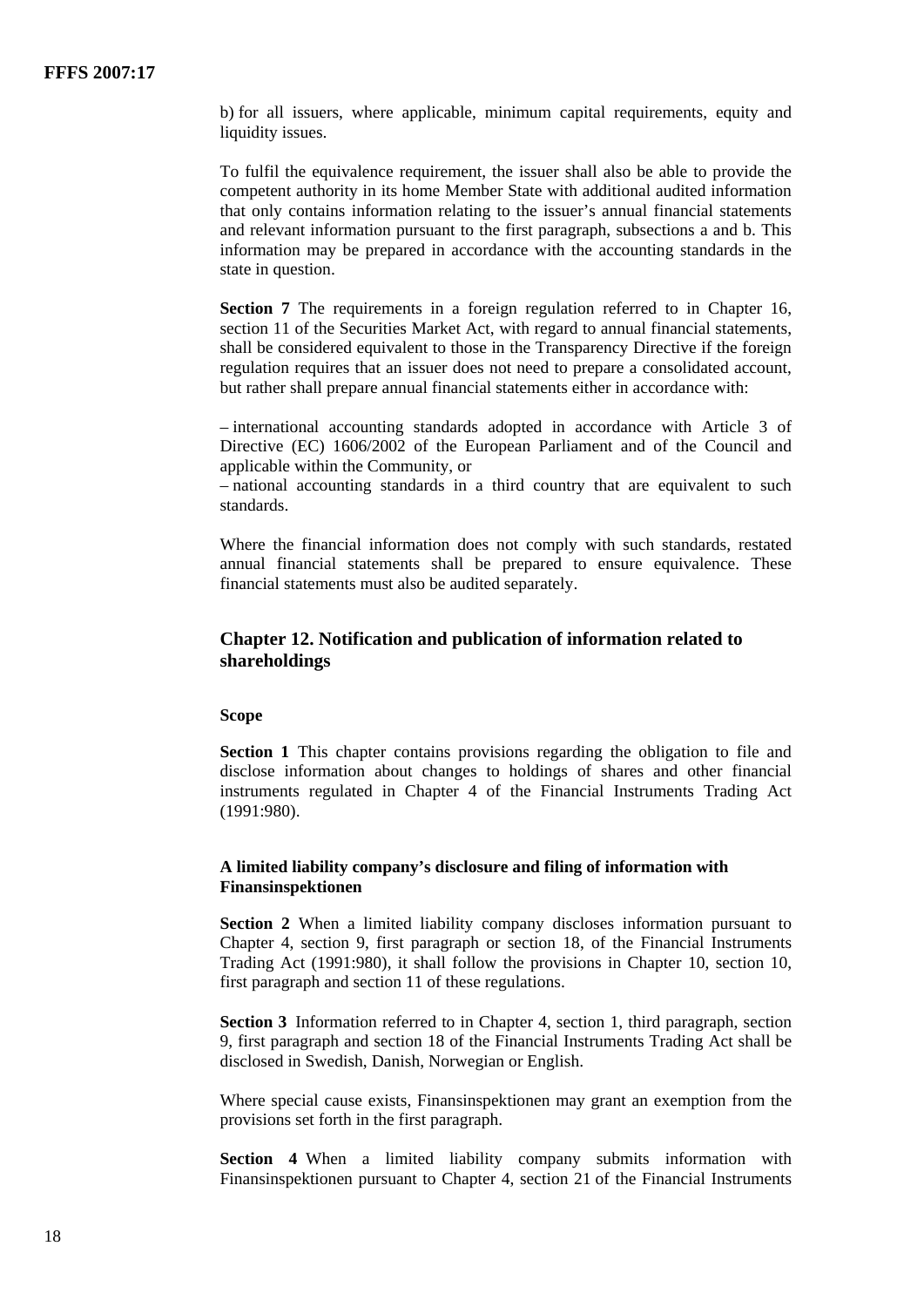<span id="page-18-0"></span>Trading Act, it shall follow the provisions in Chapter 10, section 16 of these regulations.

## **Regulations for holders**

#### *Market maker*

**Section 5** If a market maker intends to utilise the exception in Chapter 4, section 14 of the Financial Instruments Trading Act, it shall notify Finansinspektionen that it is trading or intends to trade in its capacity as a market maker for a specific issuer. This type of notification shall be filed immediately, although at the latest the trading day after trading has commenced. The market maker shall also notify Finansinspektionen when it ceases to be a market maker for a specific issuer.

#### *Exceptions from aggregation of holdings for certain parent companies*

**Section 6** In order for exceptions to the aggregation of holdings of parent companies and subsidiaries to apply pursuant to Chapter 4, sections 16 and 17 of the Financial Instruments Trading Act, the conditions under a and b shall be fulfilled.

a) The parent company may not through direct or indirect instructions or in any other way intervene when a subsidiary that is a UCITS or a securities institution utilises its voting rights.

*Direct instructions* refer to all instructions issued by the parent company, or by another firm controlled by the parent company, and refer to how the UCITS or securities institution in individual cases shall utilise its voting rights.

*Indirect instructions* refer to all general or specific instructions, regardless of form, issued by the parent company, or by another firm controlled by the parent company, for the purpose of limiting the UCITS' or securities institution's freedom to utilise its voting rights in order to benefit certain business interests of the parent company or other firm controlled by the parent company.

b) A UCITS or securities institution that is a subsidiary shall independently of the parent company be free to exercise the voting rights associated with the assets it manages.

**Section 7** A parent company that would like to utilise the exception set forth in Chapter 4, sections 16 and 17 of the Financial Instruments Trading Act shall, without delay, file the following information with Finansinspektionen:

a) a list of the names of the subsidiaries that are UCITS or securities institutions, including information about which competent authorities supervise them. b) a declaration that the parent company meets the requirements set out in section 6, subsection a with regard to every such UCITS or securities institution.

**Section 8** The parent company shall update the list in accordance with section 7, subsection a on a regular basis.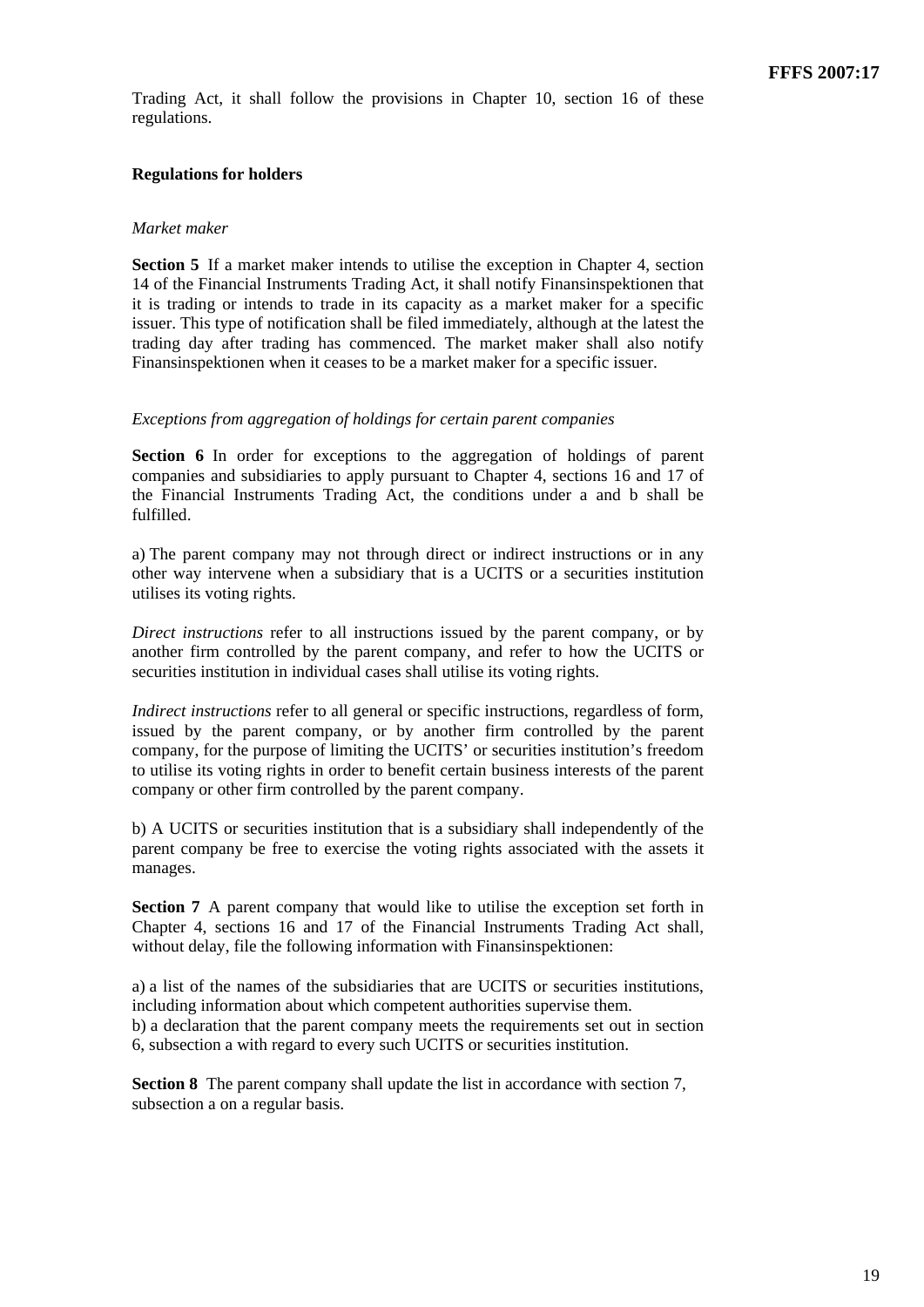#### *Short holding period related to clearing and settlement*

**Section 9** The short holding period referred to in Chapter 4, section 12, subsection 1 of the Financial Instruments Trading Act, may, at the most, total three trading days from the day of the transaction.

#### *Notification content*

**Section 10** A notification of acquisition or disposal of shares or certificates of deposit within the scope of Chapter 4, section 2, first paragraph, subsection 1 of the Financial Instruments Trading Act shall contain information concerning:

1. the notifier's name, civic registration number or other identification number or, if the notifier is a legal person, the firm, company registration number or other identification number and address,

2. the issuer's name,

3. percentage of all shares and voting rights after the transaction,

4. number and class of shares after the transaction,

5. where applicable, the chain of controlling firms through which the voting rights are held,

6. the date when the threshold value was reached, exceeded or fell below,

7. the shareholder's identity, even if the shareholder pursuant to Chapter 4, section 3 of the Financial Instruments Trading Act does not have the right to exercise the voting rights, and

8. if the shareholder according to Chapter 4, section 3 of the Financial Instruments Trading Act does not have the right to exercise the voting rights, then the natural or legal person that has the right to exercise the voting rights on behalf of the shareholder shall be indicated.

**Section 11** A notification of acquisition or disposal of such financial instruments as referred to in Chapter 4, section 2, first paragraph, subsection 2 of the Financial Instruments Trading Act shall contain information concerning:

1. the notifier's name, civic registration number or other identification number or, if the notifier is a legal person, the firm, company registration number or other identification number and address,

2. holdings of voting rights after the transaction,

3. number and class of financial instruments after the transaction,

4. where applicable, the chain of controlling firms through which the financial instruments are held,

5. the date when the threshold value was reached, exceeded or fell below,

6. for an instrument with an exercise period where applicable, information about the day or period when the shares shall or can be acquired,

7. the maturity or expiration of the instrument,

8. the identity of the holder, and

9. the name of the underlying issuer.

#### *Language*

**Section 12** A notification filed pursuant to Chapter 4, section 3 or section 9, second paragraph of the Financial Instruments Trading Act, shall be prepared in Swedish, Danish, Norwegian or English.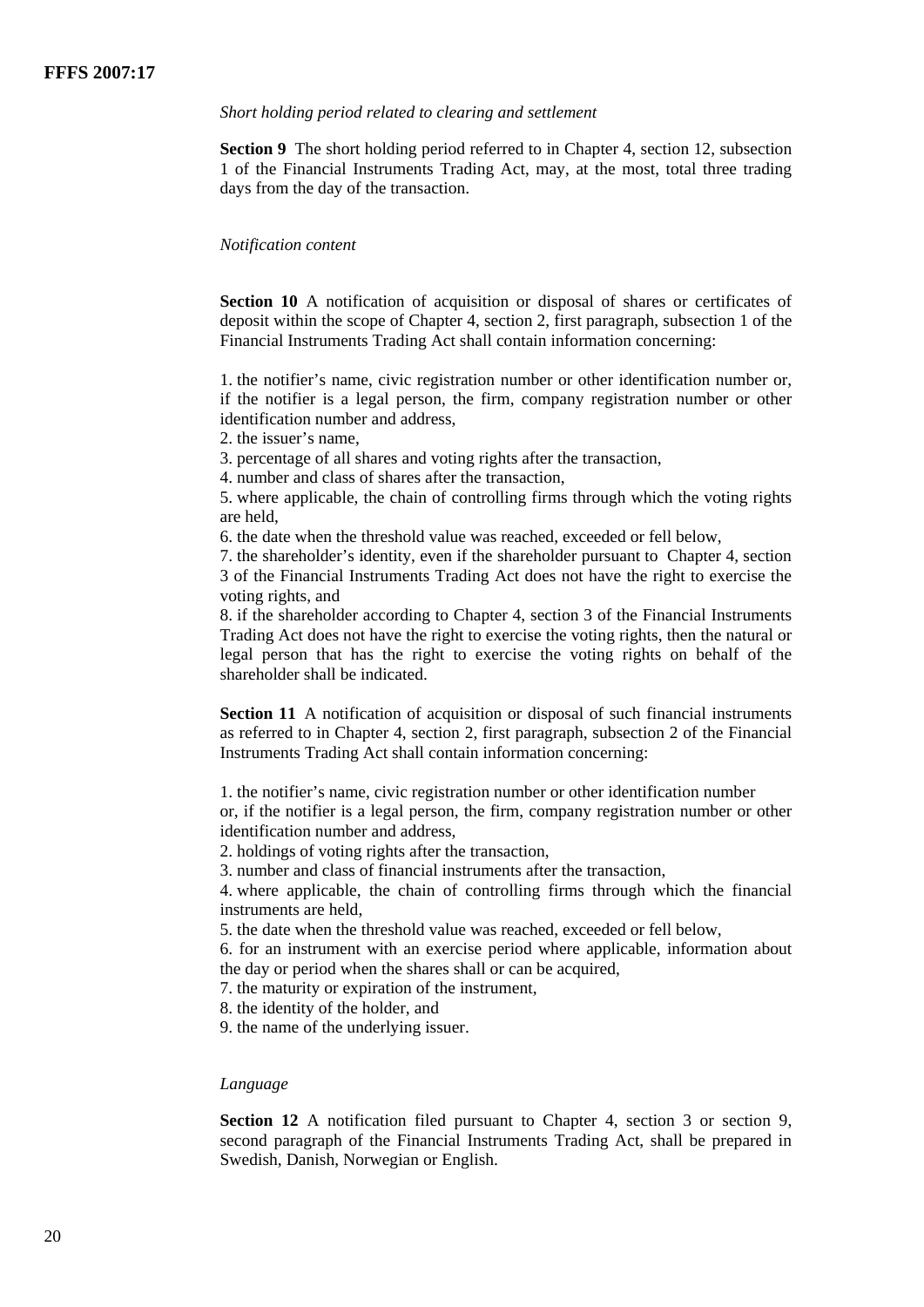<span id="page-20-0"></span>Where special cause exists, Finansinspektionen may grant an exception from the provisions set forth in the first paragraph.

## *Electronic filing of the notification with Finansinspektionen*

**Section 13** If a notification pursuant to Chapter 4, section 3 or section 9, second paragraph of the Financial Instruments Trading Act is filed with Finansinspektionen by electronic means, it shall be filed at the specified location on Finansinspektionen's website and in accordance with the instructions regarding format and procedures provided by the authority. In conjunction with the filing, the authenticity of the sender's identity and information shall be safeguarded using electronic identification.

## **Exception for shares issued by companies without a registered office in the EEA**

**Section 14** The requirements in a foreign regulation referred to in Chapter 4, section 23 of the Financial Instruments Trading Act shall be considered equivalent to those laid down in Article 15 of the Transparency Directive if the limited liability company is required to disclose the total number of voting rights and the total amount of capital to the public at the latest 30 calendar days after these totals have increased or decreased.

**Section 15** The requirements in a foreign regulation referred to in Chapter 4, section 24 of the Financial Instruments Trading Act shall be considered equivalent to those laid down in Article 14 of the Transparency Directive if, in accordance with the requirements, an issuer with a registered office in the state shall fulfil the following conditions:

a) an issuer allowed to hold up to a maximum of five per cent of its own shares to which voting rights are attached shall announce every time the threshold value is reached, exceeded or falls below.

b) an issuer allowed to hold up to a maximum of between five and ten per cent of its own shares to which voting rights are attached shall announce every time the five per cent or the maximum permissible threshold value is reached, exceeded or falls below.

c) an issuer allowed to hold more than ten per cent of its own shares to which voting rights are attached shall announce every time the five per cent threshold value or ten per cent threshold value is reached, exceeded or falls below.

## **Chapter 13. Acquisition and disposal of own shares by limited liability companies**

**Section 1** The provisions in this chapter shall be applied by a Swedish limited liability company whose shares are admitted to trading on a regulated market that acquires or disposes of own shares.

**Section 2** A limited liability company referred to in section 1 shall register trading in own shares to a Swedish securities exchange where the shares are admitted to trading on a regulated market.

This type of notification shall have been received by the securities exchange at the latest 30 minutes before the opening of the securities exchange on the trading day immediately following when the agreement regarding acquisition or disposal of shares in the company was signed.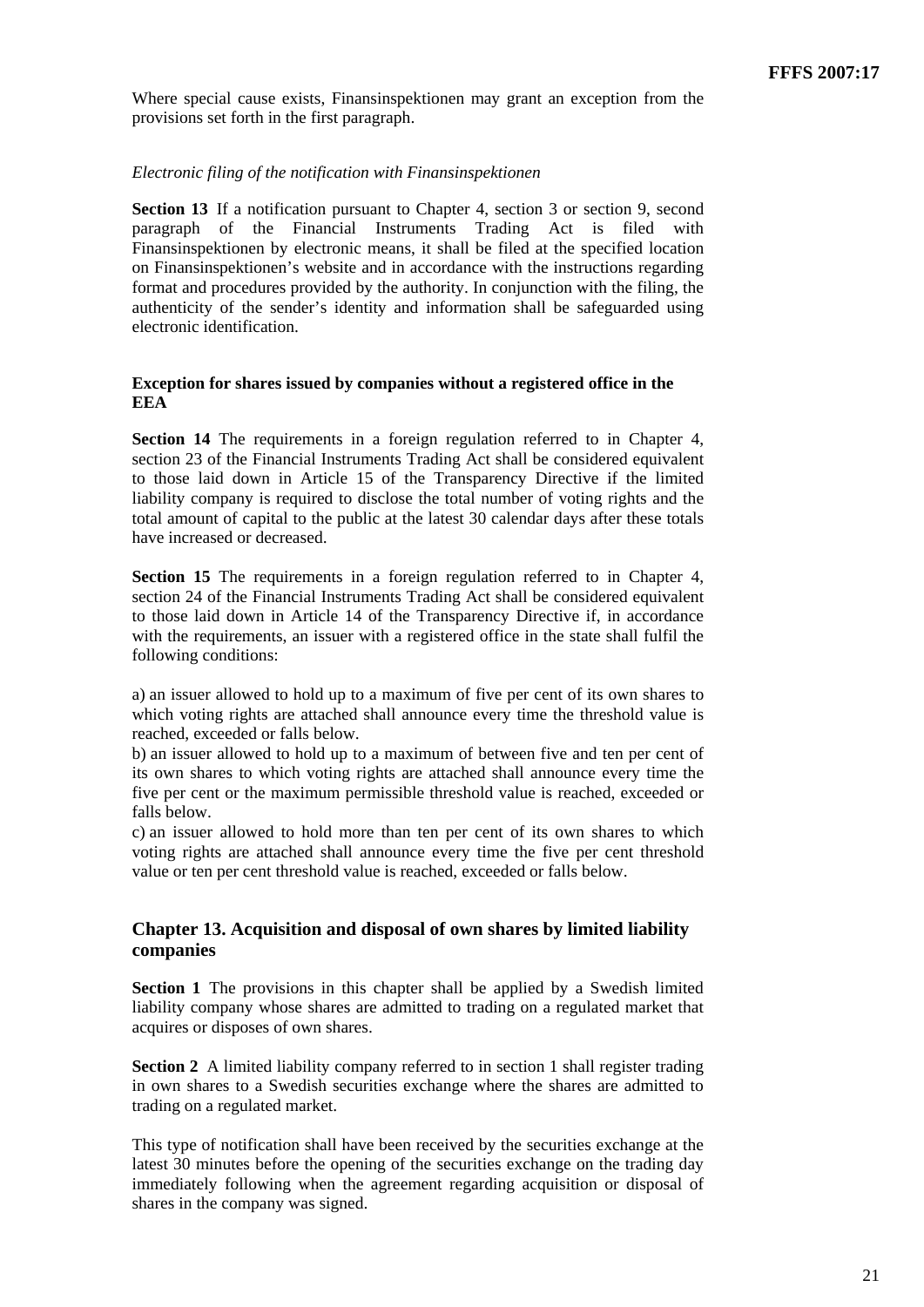<span id="page-21-0"></span>**Section 3** The notification pursuant to section 2 shall contain information concerning:

- the date of the transaction,
- the number of shares acquired or disposed of divided by class,
- the price that was paid or received per share,
- the limited liability company's actual holdings of own shares,
- the total number of shares in the company.

**Section 4** The securities exchange shall disclose on its website information about the trading in own shares reported pursuant to section 2.

## **Chapter 14. The Swedish Securities Council decides in certain issues about public takeovers on the stock market and publishes certain such decisions**

#### **Transfer of management information to the Swedish Securities Council**

**Section 1** The Swedish Securities Council shall make decisions in issues referred to in Chapter 2, section 3, second paragraph, Chapter 3, section 4 and Chapter 7, sections 4 and 5 of the Stock Market (Takeover Bids) Act (2006:451).

#### **Publication of Swedish Securities Council decisions**

**Section 2** The Swedish Securities Council shall publish its decisions pursuant to Chapter 7, sections 4 and 5 of the Stock Market (Takeover Bids) Act (2006:451) if the decision means that the application is fully or partially granted.

The Council announces the decision via publication on its website.

## **Entry into force provisions**

\_\_\_\_\_\_\_\_\_\_\_\_\_\_\_

1. These regulations enter into force on 1 November 2007, when the following Finansinspektionen regulations and general guidelines shall cease to apply:

2. With regard to exemptions pursuant to Chapter 3, section 6 of FFFS 1995:43 and Chapter 2, section 3 of FFFS 2001:5 granted before the entry into force, old regulations apply.

<sup>–</sup> Finansinspektionen's Regulations (FFFS 1995:43) governing official listing of transferable securities, etc.

<sup>–</sup> Finansinspektionen's Regulations (FFFS 1998:16) governing disciplinary boards for securities exchanges,

<sup>–</sup> Finansinspektionen's Regulations (FFFS 2001:5) governing market surveillance at securities exchanges, authorised marketplaces and securities institutions,

<sup>–</sup> Finansinspektionen's Regulations (FFFS 2005:6) governing acquisition and disposal of own shares by limited liability companies,

<sup>–</sup> Finansinspektionen's Regulations (FFFS 2006:4) governing that the Swedish Securities Council shall decide on certain issues pertaining to public takeovers in the securities market and publish certain such decisions.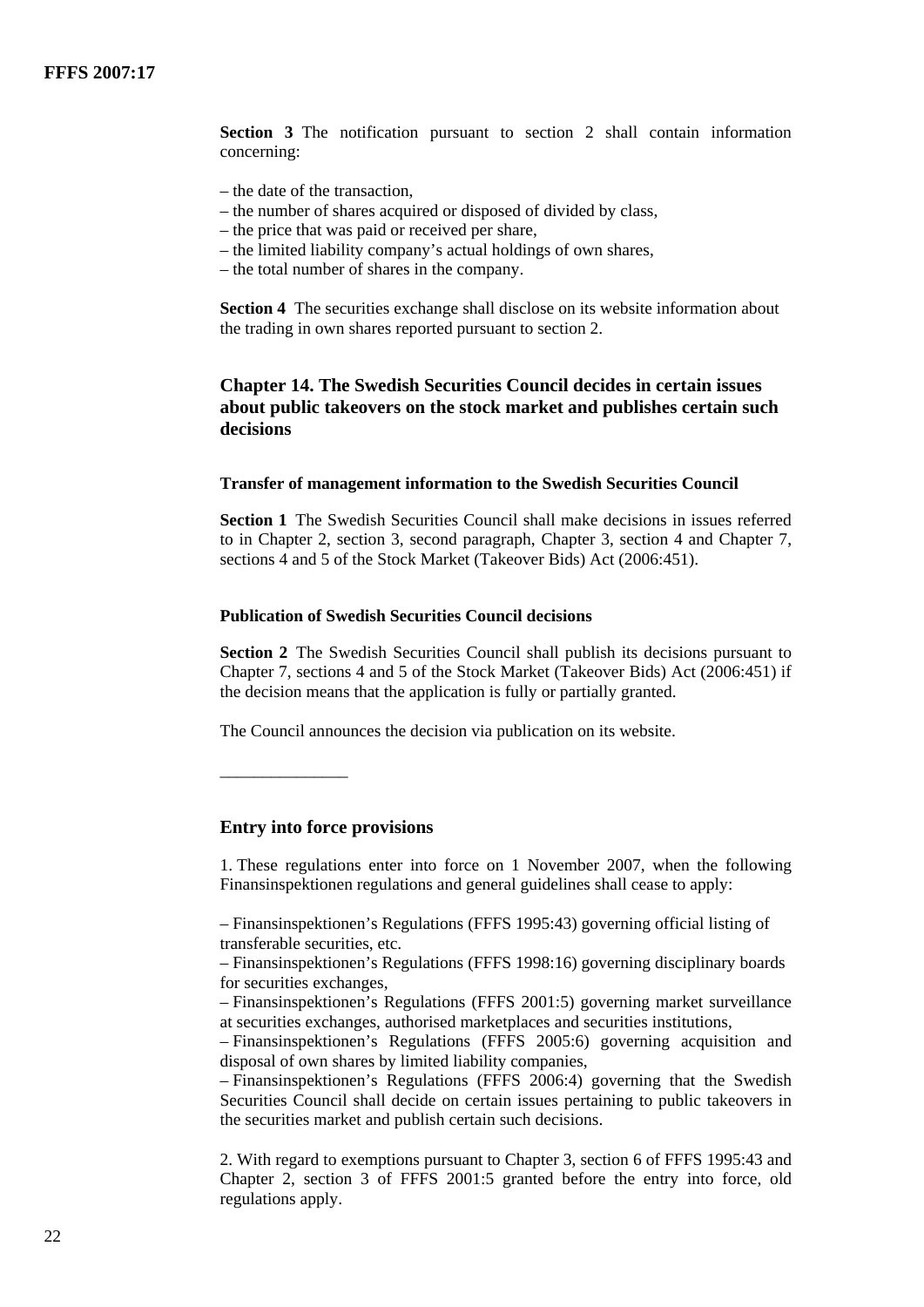GENT JANSSON

Carina Larsson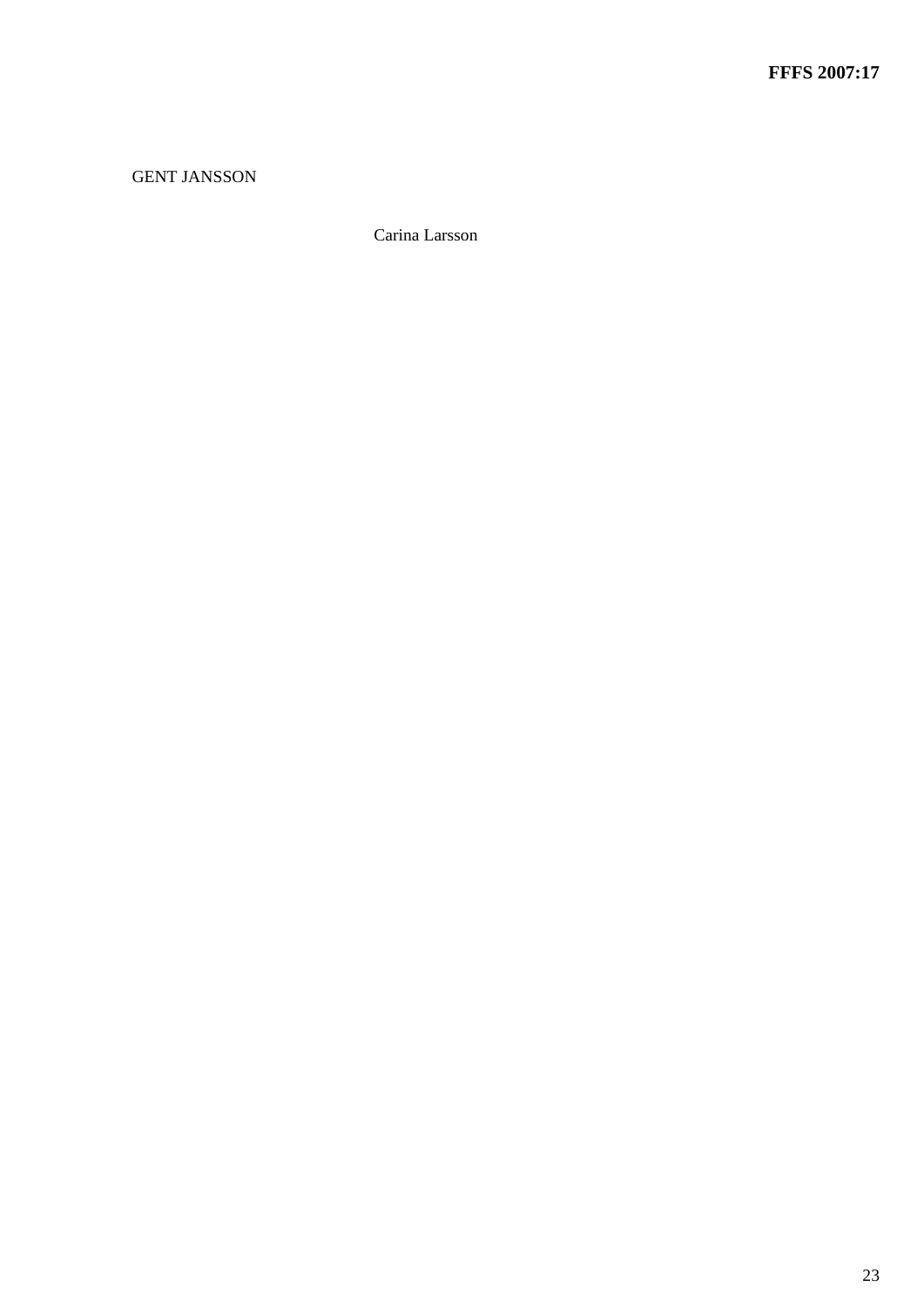#### <span id="page-23-2"></span>*Appendix 1a*

#### **Ownership assessment – natural person**

1. State which firm the acquisition relates to and what percentage of the shares and voting rights in the firm is intended to be acquired.

2. Do you or a close relation<sup>[1](#page-23-0)</sup> own shares in the firm or in another firm, which in turn owns shares in the firm referred to in question 1?

3. Append a description or outline of the ownership structure in the group pre- and post-acquisition, with ownership shares stated in per cent.

4. Do you or a close relation<sup>[1](#page-23-1)</sup> have any other financial relationships with the firm?

5. Have you been the subject of a suitability assessment by a foreign supervisory authority within the past year? If yes, please explain.

6. During the past five years, have you been a board member, alternate board member, managing director or deputy managing director in a firm which is under the supervision of Finansinspektionen or an equivalent foreign supervisory authority? Has this firm been subject to sanctions from a supervisory authority? If yes, please explain the circumstances.

7. Have you entered into personal bankruptcy in Sweden or in a foreign country? If yes, please explain.

8. Have you been a board member or held a senior position in a firm that has been the subject of a composition or company reorganisation or was placed into insolvent liquidation or the equivalent in Sweden or in a foreign country? If yes, please state the firm's name and explain the circumstances.

9. During the past five years, have you been convicted by a Swedish or foreign court for any crime in respect of which imprisonment is included in the range of penalties specified for the crime? If yes, please explain the circumstances.

10. Would you like to state any other facts or circumstances which might be of relevance in the assessment of this matter?

Note: As a part of the ownership assessment, Finansinspektionen will collaborate with e.g. Rikspolisstyrelsen (Swedish National Police Board), Bolagsverket (Swedish Companies Registration Office), Skatteverket (Swedish National Tax Board), Kronofogdemyndigheten (Swedish Enforcement Authority) and Upplysningscentralen UC AB (UC AB).

The undersigned hereby certifies that the above information is correct and complete.

Date:

-

<span id="page-23-1"></span><span id="page-23-0"></span><sup>&</sup>lt;sup>1</sup> Close relation refers to e.g. a spouse, cohabitee, child, parent or other relation with whom you share living accommodations.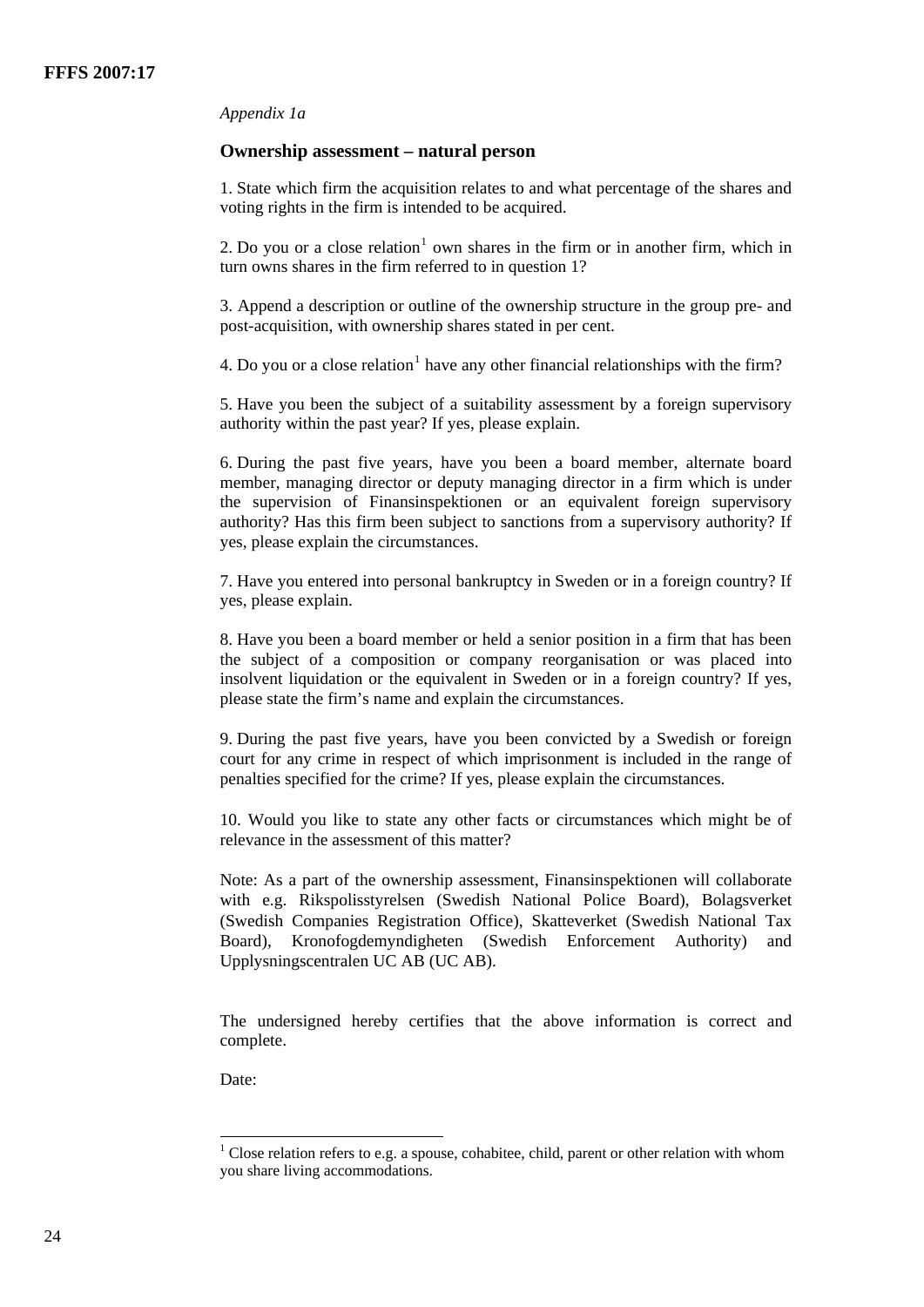…………………………………

Name: Address, telephone number: Civic registration number/date of birth: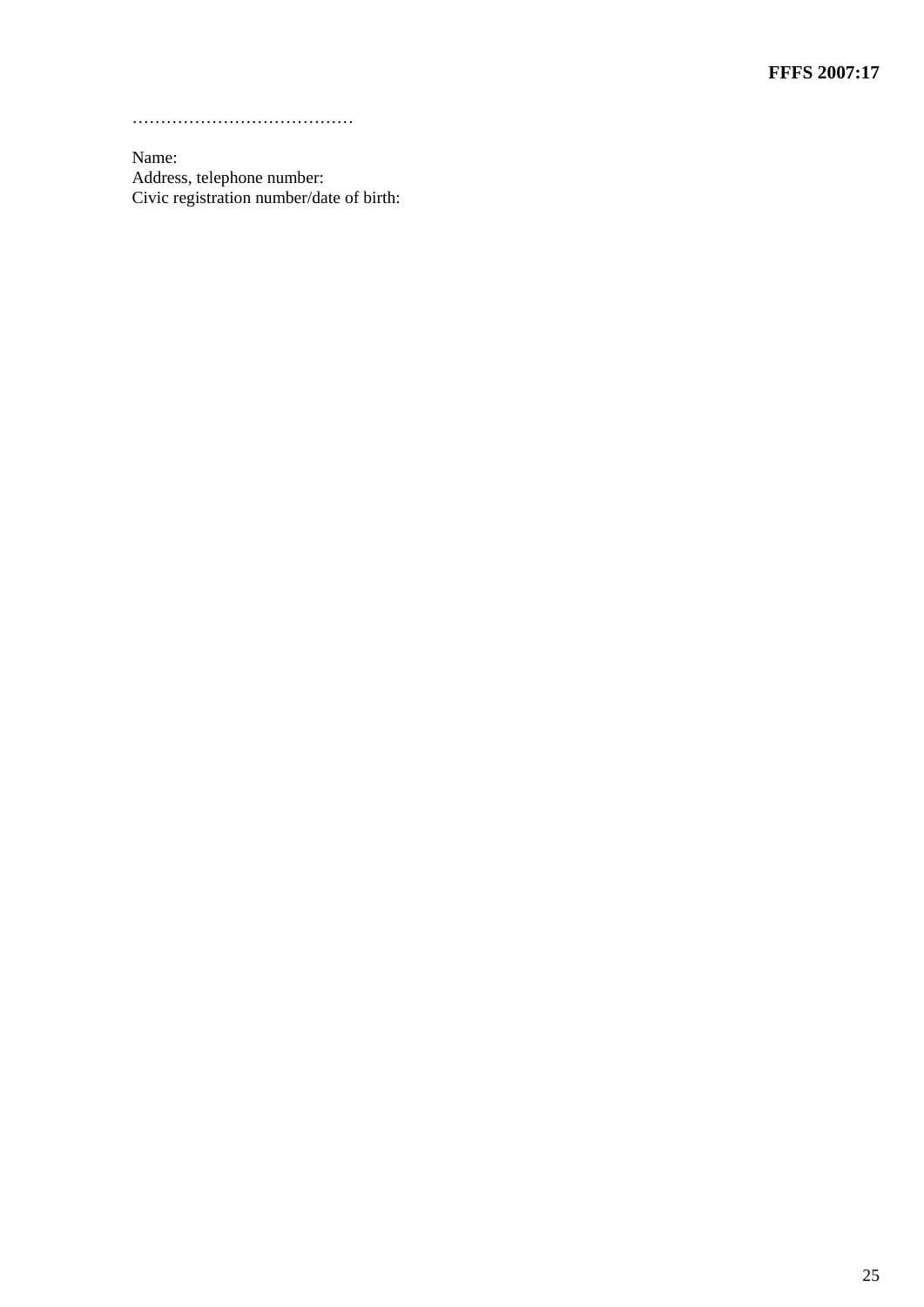<span id="page-25-0"></span>*Appendix 1b*

## **Ownership assessment – legal person**

1. State the applicant firm's name, company registration number and address. A registration certificate for the firm not more than two months old and the firm's most recent audited annual report should also be appended.

2. State which firm the acquisition relates to and what percentage of the shares and voting rights in the firm is intended to be acquired.

3. Append a description or outline of the entire ownership chain in the group, preand post-acquisition, with ownership shares stated in per cent.

4. State the other firms in the group that are under the supervision of Finansinspektionen or a corresponding foreign authority.

5. During the past year, has the firm been the subject of a suitability assessment by a foreign supervisory authority? If yes, please explain.

6. Would you like to state any other facts or circumstances which might be of relevance in the assessment of this matter?

Note: As a part of the ownership assessment, Finansinspektionen will collaborate with e.g. Bolagsverket (Swedish Companies Registration Office), Skatteverket (Swedish National Tax Board) and Kronofogdemyndigheten (Swedish Enforcement Authority).

The undersigned hereby certifies that the above information is correct and complete.

Date:

…………………………………………

Authorised signatory: Telephone number: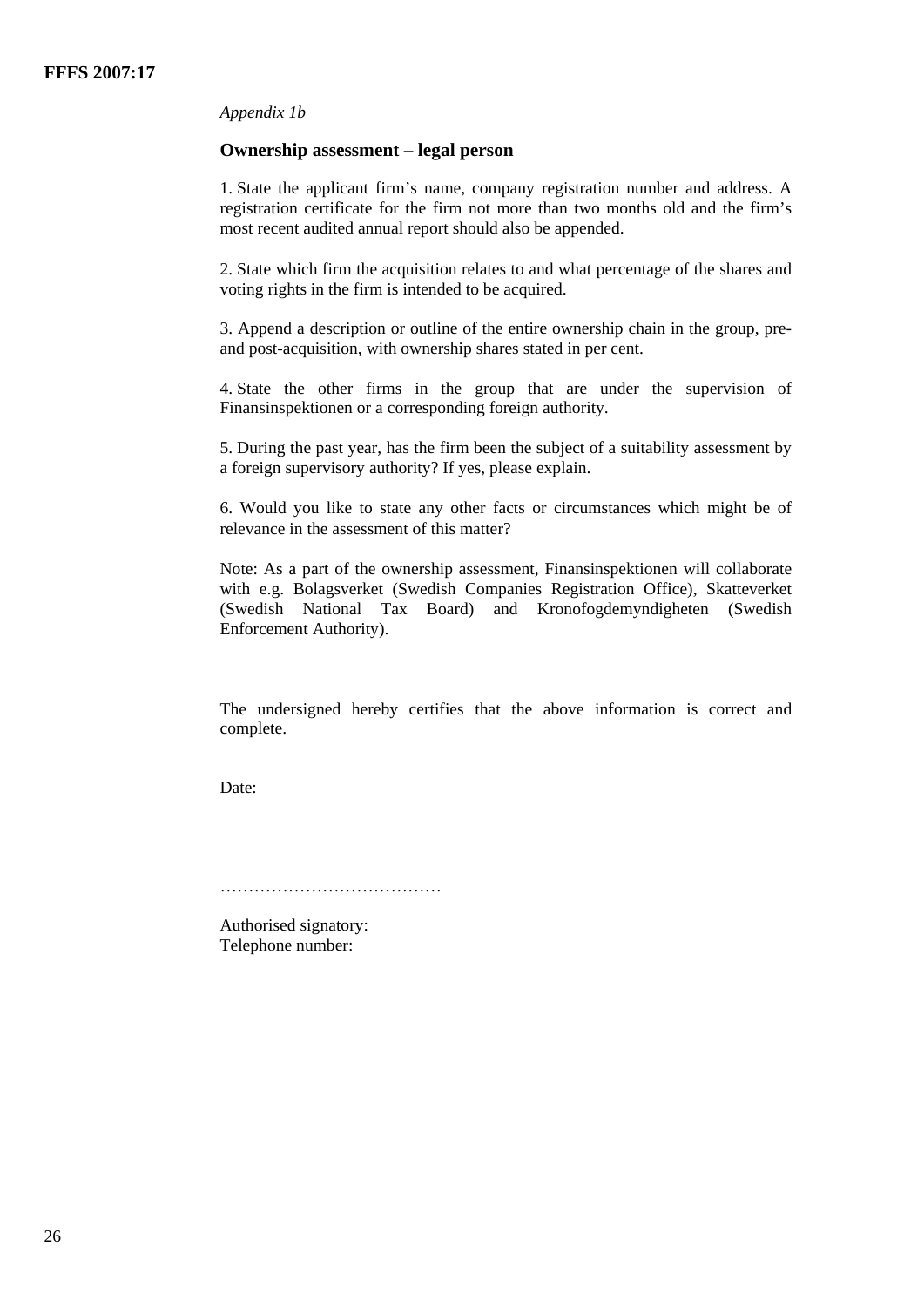## <span id="page-26-0"></span>*Appendix 1c*

## **Management assessment – in conjunction with an ownership assessment**

1. What experience and competence do you have within the financial sector? Please attach a copy of your curriculum vitae.

2. Which firm does the management assessment relate to?

3. Have you previously been board chairman, board member or alternate board member in a firm where one or more board members were not discharged from liability? If yes, state which firm(s).

4. Have you been the subject of a suitability assessment by a foreign supervisory authority within the past year? If yes, please explain.

5. During the past five years, have you been dismissed from a financial institution?

6. During the past five years, have you been a board member, alternate board member, managing director or deputy managing director in a firm which is under the supervision of Finansinspektionen or an equivalent foreign supervisory authority? Has this firm been subject to sanctions from a supervisory authority? If yes to either of the above questions, please explain the circumstances.

7. Have you entered into personal bankruptcy in Sweden or in a foreign country? If yes, please explain.

8. Have you been a board member or held a senior position in a firm that has been the subject of a composition or company reorganisation or was placed into insolvent liquidation or the equivalent in Sweden or in a foreign country? If yes, please state the firm's name and explain the circumstances.

9. During the past five years, have you been convicted by a Swedish or foreign court for any crime in respect of which imprisonment is included in the range of penalties specified for the crime? If yes, please explain.

10. Would you like to state any other facts or circumstances which might be of relevance in the assessment of this matter?

Note: As a part of the management assessment, Finansinspektionen will collaborate with e.g. Rikspolisstyrelsen (Swedish National Police Board), Bolagsverket (Swedish Companies Registration Office), Skatteverket (Swedish National Tax Board), Kronofogdemyndigheten (Swedish Enforcement Authority) and Upplysningscentralen UC AB (UC AB).

The undersigned hereby certifies that the above information is correct and complete.

Date: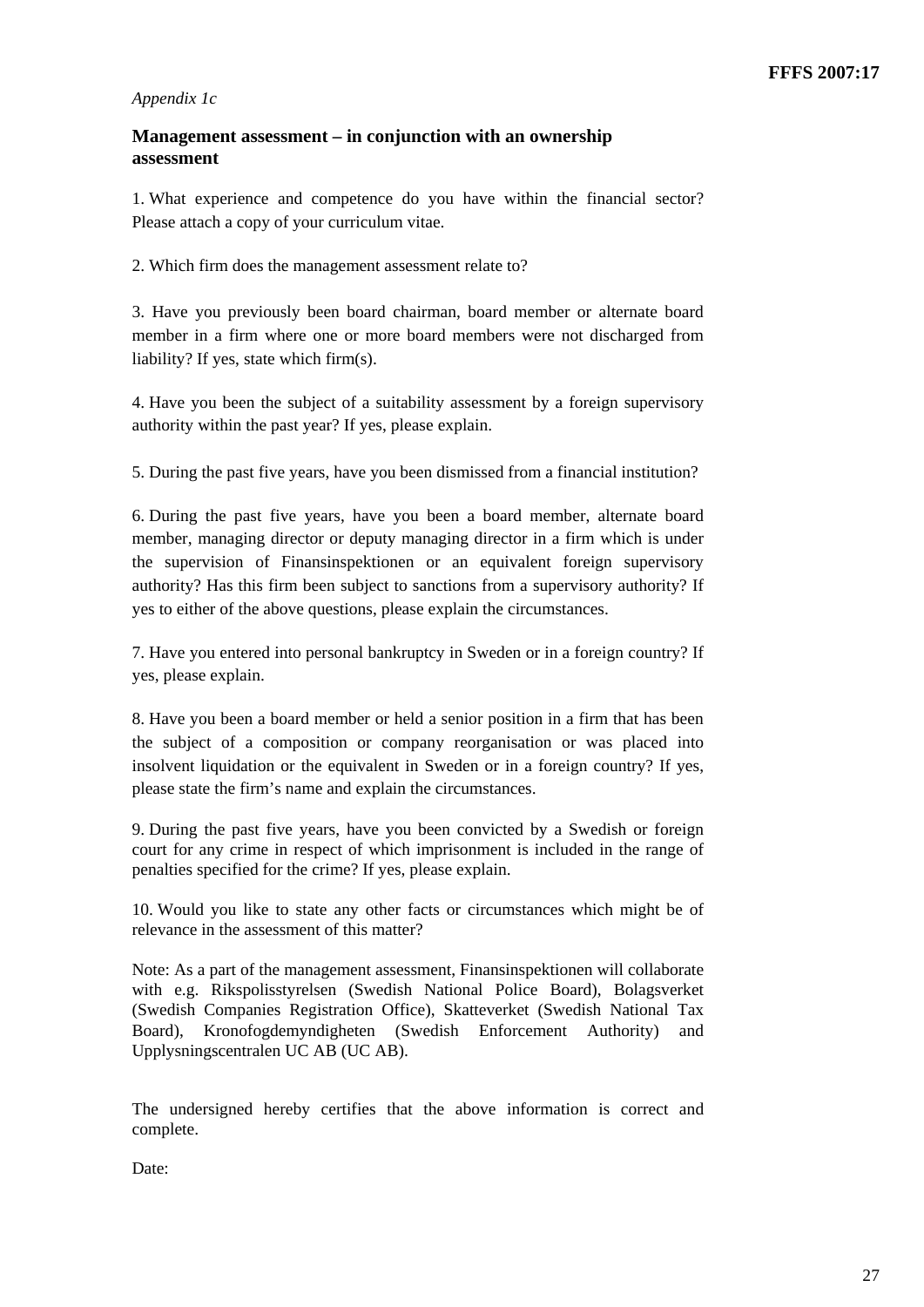## **FFFS 2007:17**

………………………………………

Name: Address, telephone number: Civic registration number/date of birth: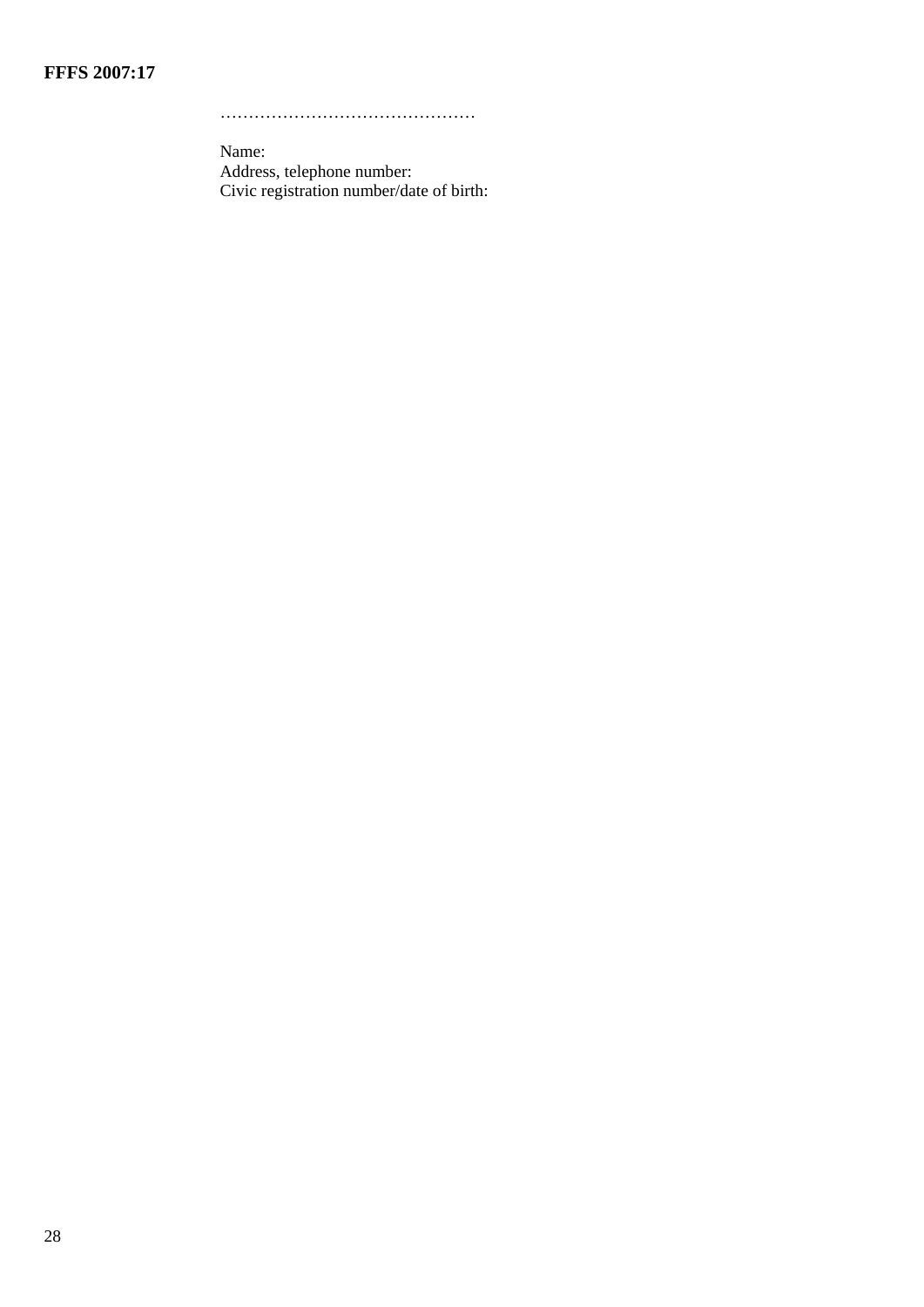<span id="page-28-1"></span>*Appendix 2a* 

1

## **Management assessment – questions for board members and alternate board members**

1. What experience and competence do you have within the financial sector? Please attach a copy of your curriculum vitae.

2. Which firm does the management assessment relate to?

3. Are you employed by a firm other than the firm referred to in question 2? If yes, state your position.

4. Are you board chairman, board member or alternate board member in a firm other than that referred to in question 2? If yes, state which firm(s).

5. Have you previously been board chairman, board member or alternate board member in a firm where one or more board members were not discharged from liability? If yes, state which firm(s).

6. Do you directly or indirectly own shares in the firm referred to in question 2, or in any other firm, which represent 10 per cent or more of the share capital or voting capital? If yes, state in which firm(s).

7. Do you directly or indirectly own shares in the firm referred to in question 2, or in any other firm, which represent less than 10 per cent, but where the holding can still be considered to carry a significant influence on the management of the firm? If yes, state in which firm(s).

8. Do you or a close relation<sup>[2](#page-28-0)</sup> have any other financial relationships with the firm referred to in question 2?

9. Do you have any other function in the firm referred to in question 2 or in the group/financial group?

10. Have you been the subject of a suitability assessment by a foreign supervisory authority within the past year? If yes, please explain.

11. During the past five years, have you been dismissed from a financial institution?

12. During the past five years, have you been a board member, alternate board member, managing director or deputy managing director in a firm which is under the supervision of Finansinspektionen or an equivalent foreign supervisory

<span id="page-28-0"></span><sup>&</sup>lt;sup>2</sup> Close relation refers to e.g. a spouse, cohabitee, child, parent or other relation with whom you share living accommodations.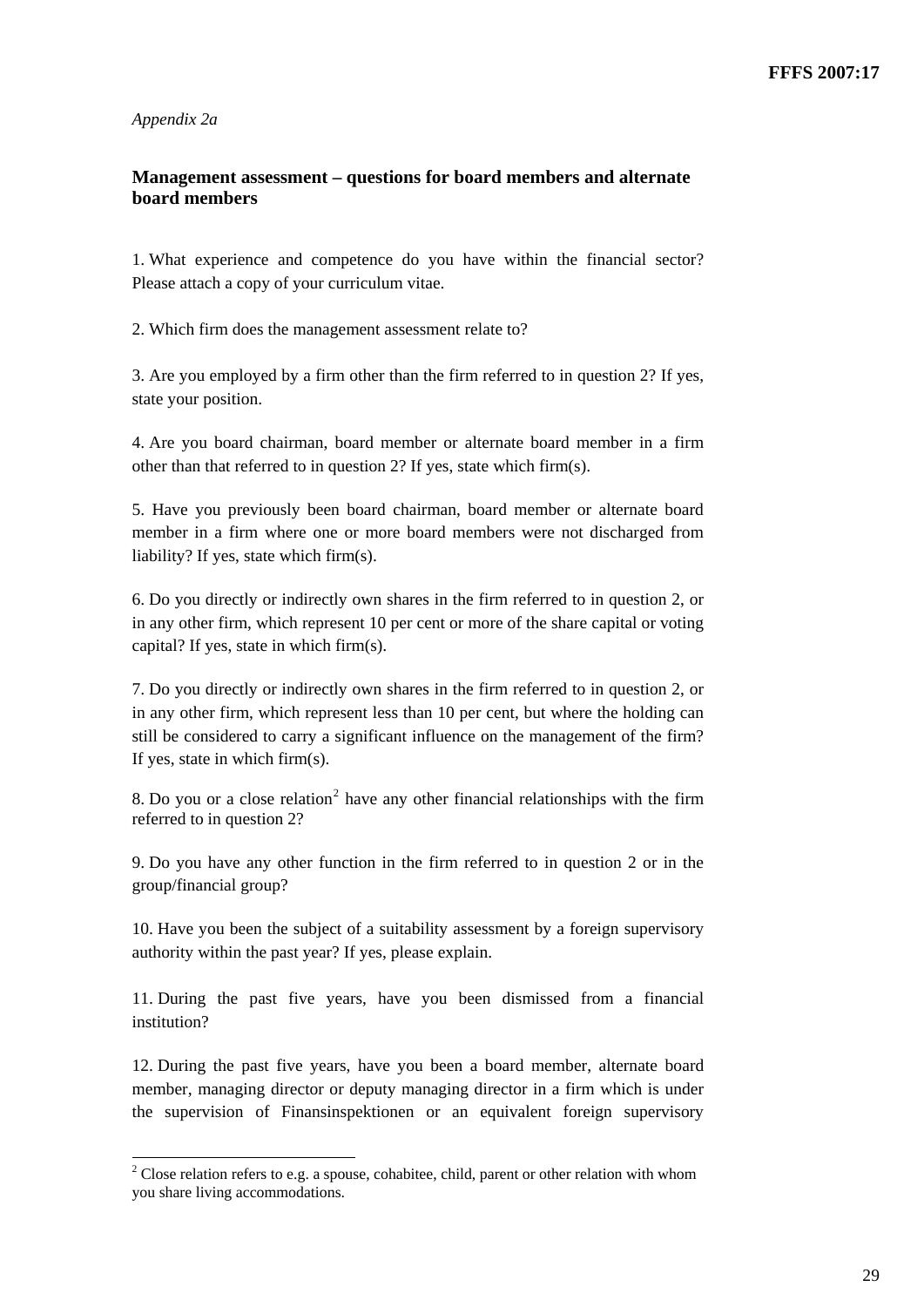## **FFFS 2007:17**

authority? Has this firm been subject to sanctions from a supervisory authority? If yes to either of the above questions, please explain the circumstances.

13. Have you entered into personal bankruptcy in Sweden or in a foreign country? If yes, please explain.

14. Have you been a board member or held a senior position in a firm that has been the subject of a composition or company reorganisation or was placed into insolvent liquidation or the equivalent in Sweden or in a foreign country? If yes, please state the firm's name and explain the circumstances.

15. During the past five years, have you been convicted by a Swedish or foreign court for any crime in respect of which imprisonment is included in the range of penalties specified for the crime? If yes, please explain.

16. Would you like to state any other facts or circumstances which might be of relevance in the assessment of this matter?

Note: As a part of the management assessment, Finansinspektionen will collaborate with e.g. Rikspolisstyrelsen (Swedish National Police Board), Bolagsverket (Swedish Companies Registration Office), Skatteverket (Swedish National Tax Board), Kronofogdemyndigheten (Swedish Enforcement Authority) and Upplysningscentralen UC AB (UC AB).

The undersigned hereby certifies that the above information is correct and complete.

Date:

………………………………………………

Name: Address, telephone number: Civic registration number/date of birth: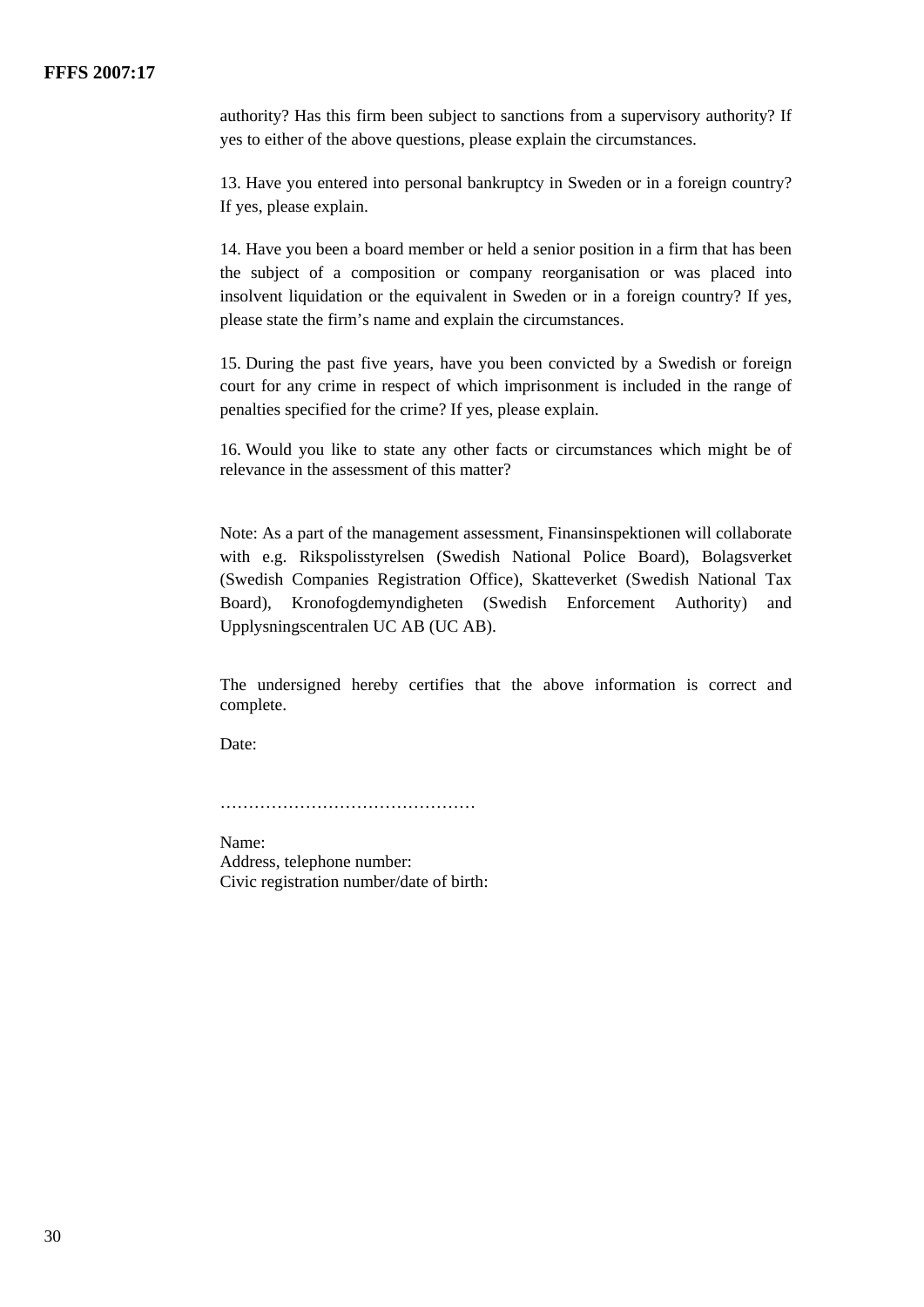## <span id="page-30-1"></span>*Appendix 2b*

1

## **Management assessment – questions for the managing director and deputy managing director**

1. What experience and competence do you have within the financial sector? Please attach a copy of your curriculum vitae.

2. Which firm does the management assessment relate to?

3. Are you managing director or deputy managing director in a firm other than the firm referred to in question 2? If yes, state which firm(s).

4. Are you employed by a firm other than the firm referred to in question 2? If yes, state in which firm(s) and your position(s).

5. Are you board chairman, board member or alternate board member in a firm other than that referred to in question 2? If yes, state which firm(s).

6. Have you previously been board chairman, board member or alternate board member in a firm where one or more board members were not discharged from liability? If yes, state which firm(s).

7. Do you directly or indirectly own shares in the firm referred to in question 2, or in any other firm, which represent 10 per cent or more of the share capital or voting capital? If yes, state which firm(s).

8. Do you directly or indirectly own shares in the firm referred to in question 2, or in any other firm, which represent less than 10 per cent but where the holding can still be considered to carry a significant influence on the management of the firm? If yes, state which firm(s).

9. Do you or a close relation<sup>[3](#page-30-0)</sup> have any other financial relationships with the firm referred to in question 2?

10. Do you have any other function in the firm referred to in question 2 or in the group or financial group?

11. Have you been the subject of a suitability assessment by a foreign supervisory authority within the past year? If yes, please explain.

12. During the past five years, have you been dismissed from a financial company?

<span id="page-30-0"></span> $3$  Close relation refers to e.g. a spouse, cohabitee, child, parent or other relation with whom you share living accommodations.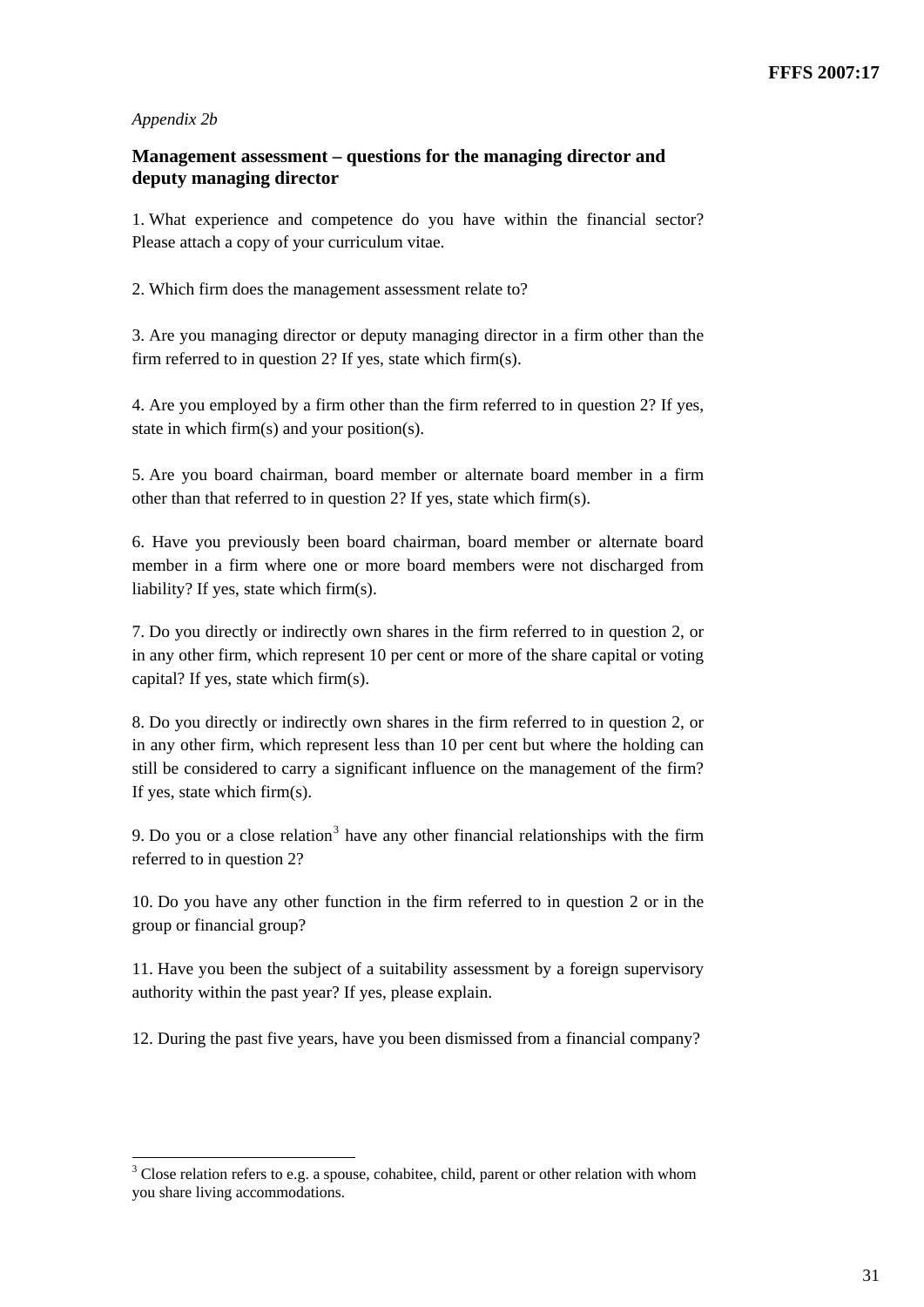## **FFFS 2007:17**

13. During the past five years, have you been a board member, alternate board member, managing director or deputy managing director in a firm which is under the supervision of Finansinspektionen or an equivalent foreign supervisory authority? Has this firm been subject to sanctions from a supervisory authority? If yes to either of the above questions, please explain the circumstances.

14. Have you entered into personal bankruptcy in Sweden or in a foreign country? If yes, please explain the circumstances.

15. Have you been a board member or held a senior position in a firm that has been the subject of a composition or company reorganisation or was placed into insolvent liquidation or the equivalent in Sweden or a foreign country? If yes, please state the firm's name and explain the circumstances.

16. During the past five years, have you been convicted by a Swedish or foreign court for any crime in respect of which imprisonment is included in the range of penalties specified for the crime? If yes, please explain the circumstances.

17. Would you like to state any other facts or circumstances which might be of relevance in the assessment of this matter?

Note: As a part of the management assessment, Finansinspektionen will collaborate with e.g. Rikspolisstyrelsen (Swedish National Police Board), Bolagsverket (Swedish Companies Registration Office), Skatteverket (Swedish National Tax Board), Kronofogdemyndigheten (Swedish Enforcement Authority) and Upplysningscentralen UC AB (UC AB).

The undersigned hereby certifies that the above information is correct and complete.

Date:

………………………………………

Name: Address, telephone number: Civic registration number/date of birth: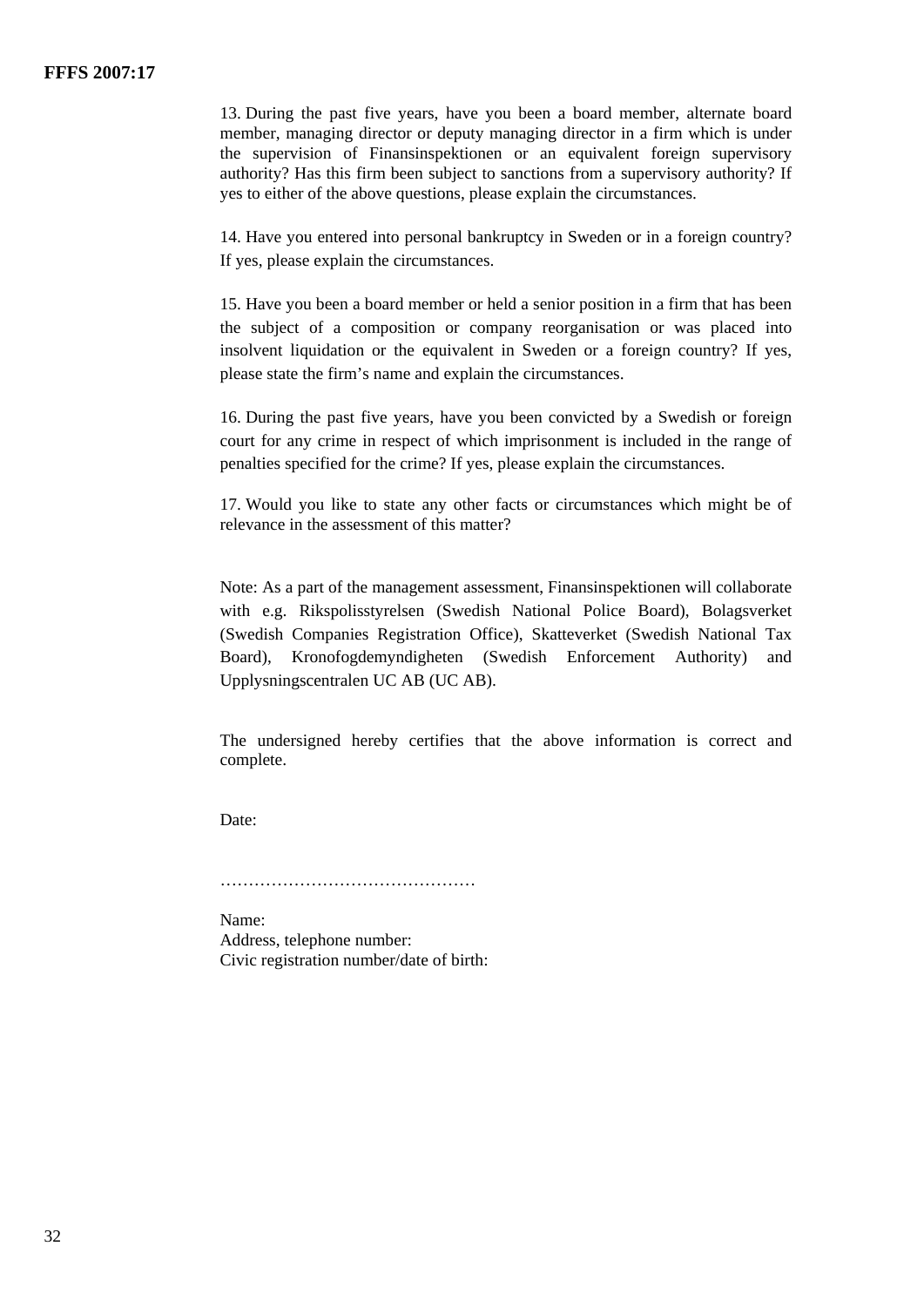## <span id="page-32-0"></span>*Appendix 3*

## **Simplified ownership and management assessment for persons who have previously been subject to an ownership or management assessment during the past 365 days**

1. Has anything changed with regards to the information submitted during Finansinspektionen's most recent ownership or management assessment? If yes, please specify.

Note: As a part of an ownership and management assessment, Finansinspektionen will collaborate with e.g. Rikspolisstyrelsen (Swedish National Police Board), Bolagsverket (Swedish Companies Registration Office), Skatteverket (Swedish National Tax Board), Kronofogdemyndigheten (Swedish Enforcement Authority) and Upplysningscentralen UC AB (UC AB).

The undersigned hereby certifies that the above information is correct and complete.

Date:

………………………………………………

Name/authorised signatory: Address, telephone number: Civic registration number/date of birth/company registration number: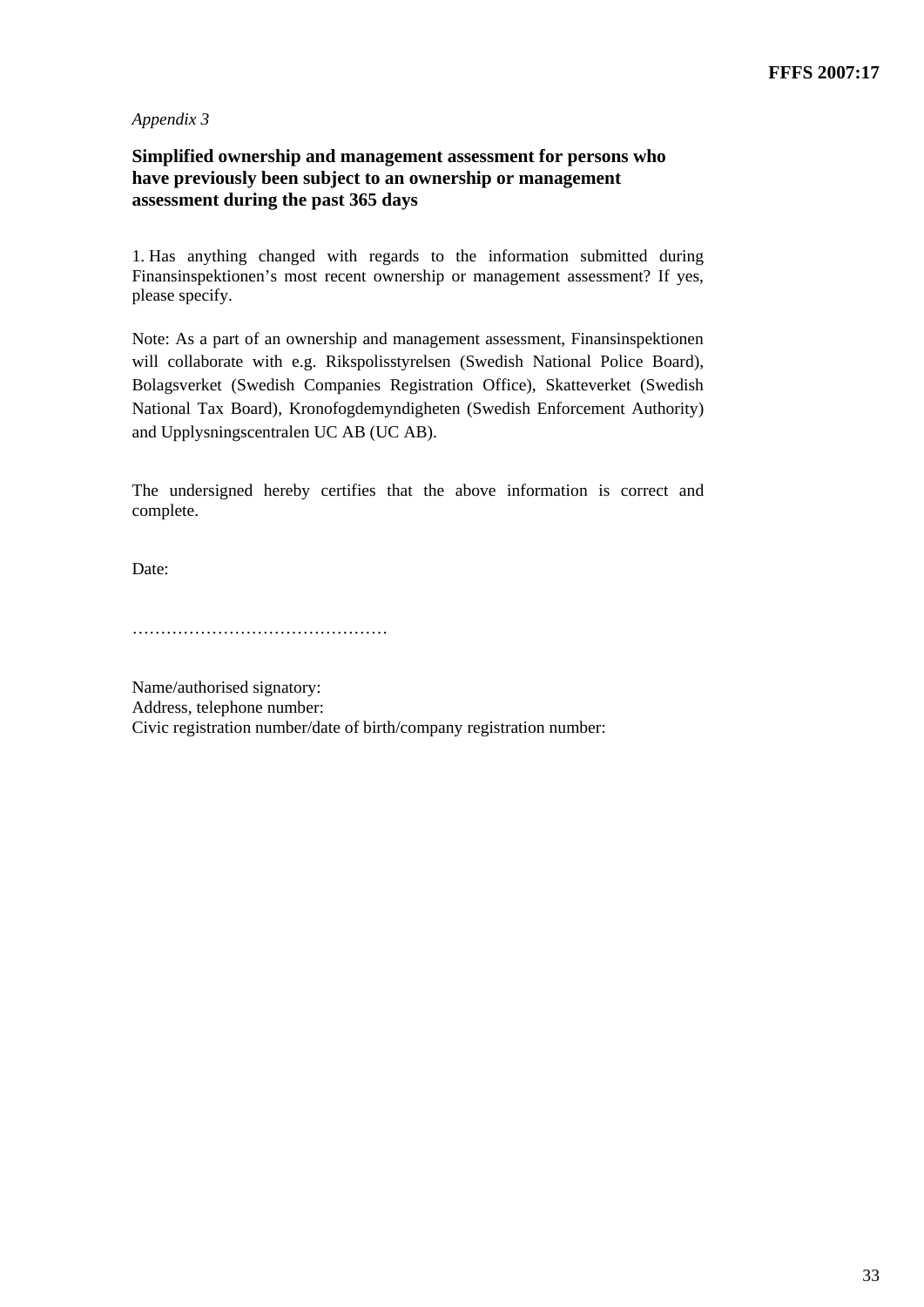**FFFS 2007:17**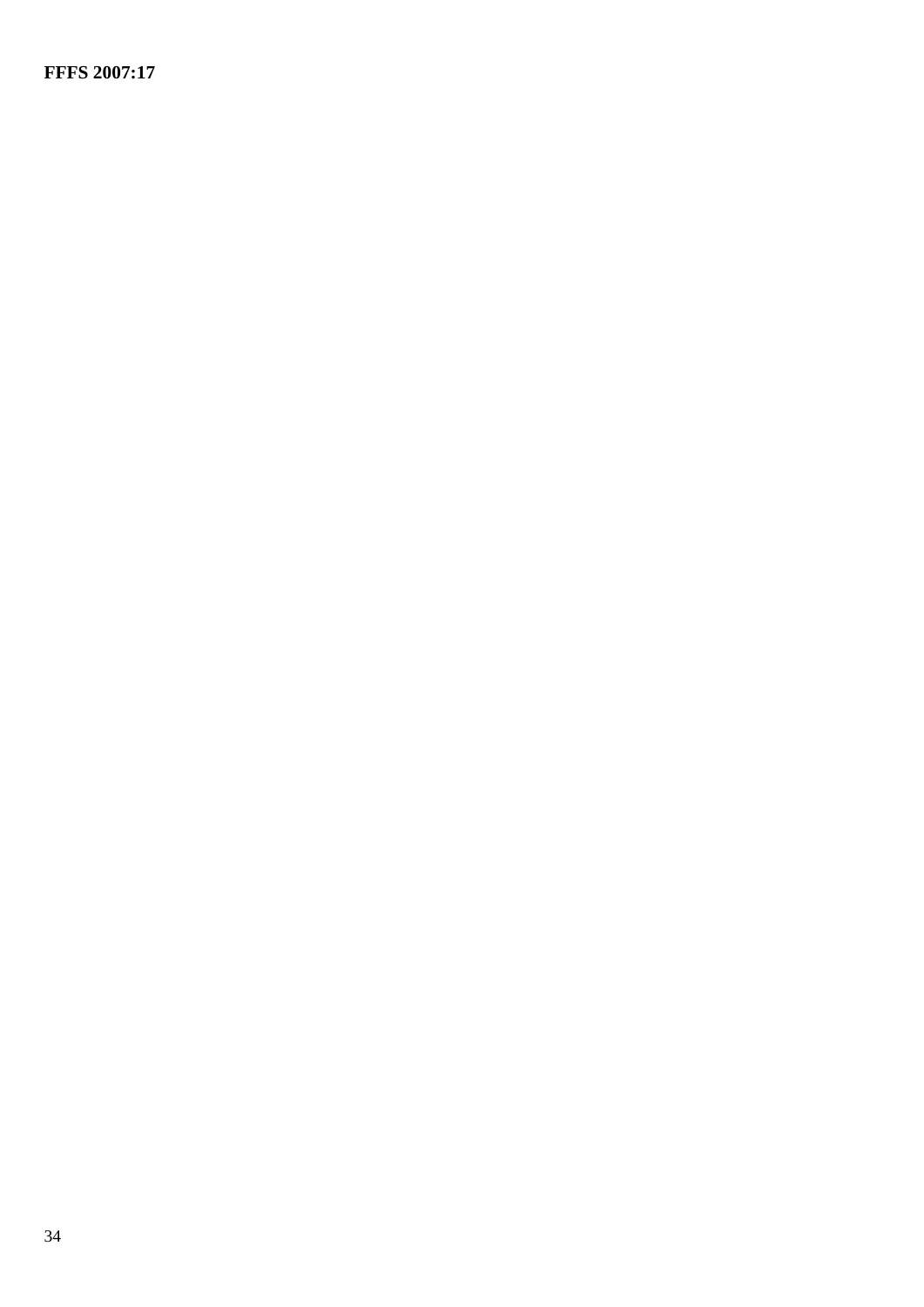# **Finansinspektionen's Regulations**

Publisher: Finansinspektionen, Sweden, www.fi.se ISSN 1102-7460

This translation is furnished for information purposes only and is not itself a legal document.

| <b>CONTENTS</b>                                                           | <b>FFFS 2007:17</b>     |
|---------------------------------------------------------------------------|-------------------------|
|                                                                           |                         |
| <b>Chapter 1. Scope</b>                                                   | 1                       |
| <b>Chapter 2. Ownership and management assessment</b>                     | 1                       |
| <b>Scope</b>                                                              | 1                       |
| Written information to Finansinspektionen                                 | $\boldsymbol{2}$        |
| <b>Ownership assessment</b>                                               | $\boldsymbol{2}$        |
| <b>Management</b> assessment                                              | $\overline{2}$          |
| <b>Other provisions</b>                                                   | $\mathbf{3}$            |
| <b>Chapter 3. Official listing</b>                                        | 3                       |
| <b>Chapter 4. Disciplinary board</b>                                      | $\overline{\mathbf{4}}$ |
|                                                                           | 6                       |
| Chapter 5. Market surveillance at a securities exchange                   |                         |
| <b>Scope</b>                                                              | 6                       |
| <b>Resources and expertise</b>                                            | 7                       |
| Monitoring trade and price formation                                      | 7<br>7                  |
| <b>Monitoring participants</b>                                            | 7                       |
| Monitoring the issuer's information obligations                           | 7                       |
| <b>Monitoring financial instruments</b>                                   | 8                       |
| Monitoring documentation and reporting                                    | 8                       |
| Monitoring recurring financial information                                | 9                       |
| <b>Chapter 6. Market surveillance at a securities institution</b>         | 9                       |
| <b>Scope</b>                                                              | 10                      |
| <b>Resources and expertise</b><br><b>Surveillance</b>                     | 10                      |
|                                                                           | 10                      |
| <b>Documentation and reporting</b>                                        | 11                      |
| <b>Chapter 7. Post-trade information</b><br><b>Content and time</b>       |                         |
| <b>Transaction disclosure</b>                                             | 11<br>11                |
|                                                                           | 12                      |
| <b>Exemption</b>                                                          |                         |
| Chapter 8. Exceptions and exemptions from the obligation to disclose      |                         |
| post-trade information                                                    | 12                      |
| <b>Securities exchanges and MTFs</b>                                      | 12                      |
| <b>Chapter 9. Systematic internalisers</b>                                | 12                      |
| Chapter 10. Information requirements for transferable securities          |                         |
| issuers                                                                   | 12                      |
| Price sensitive information                                               | 13                      |
| Issues, etc.                                                              | 14                      |
| <b>Municipality</b>                                                       | 14                      |
| Public offer to acquire shares, etc.                                      | 14                      |
| Disclosure, etc.                                                          | 14                      |
| Obligation to file information by electronic means                        | 16                      |
| Chapter 11. Issuers without a registered office in the EEA                | 16                      |
| Requirements on information about the annual general meeting              | 16                      |
| Requirements on periodic financial information                            | 17                      |
| <b>Chapter 12. Notification and publication of information related to</b> |                         |
| shareholdings                                                             | 18                      |
| <b>Scope</b>                                                              | 18                      |
| A limited liability company's disclosure and filing of information with   |                         |
| Finansinspektionen                                                        | 18                      |